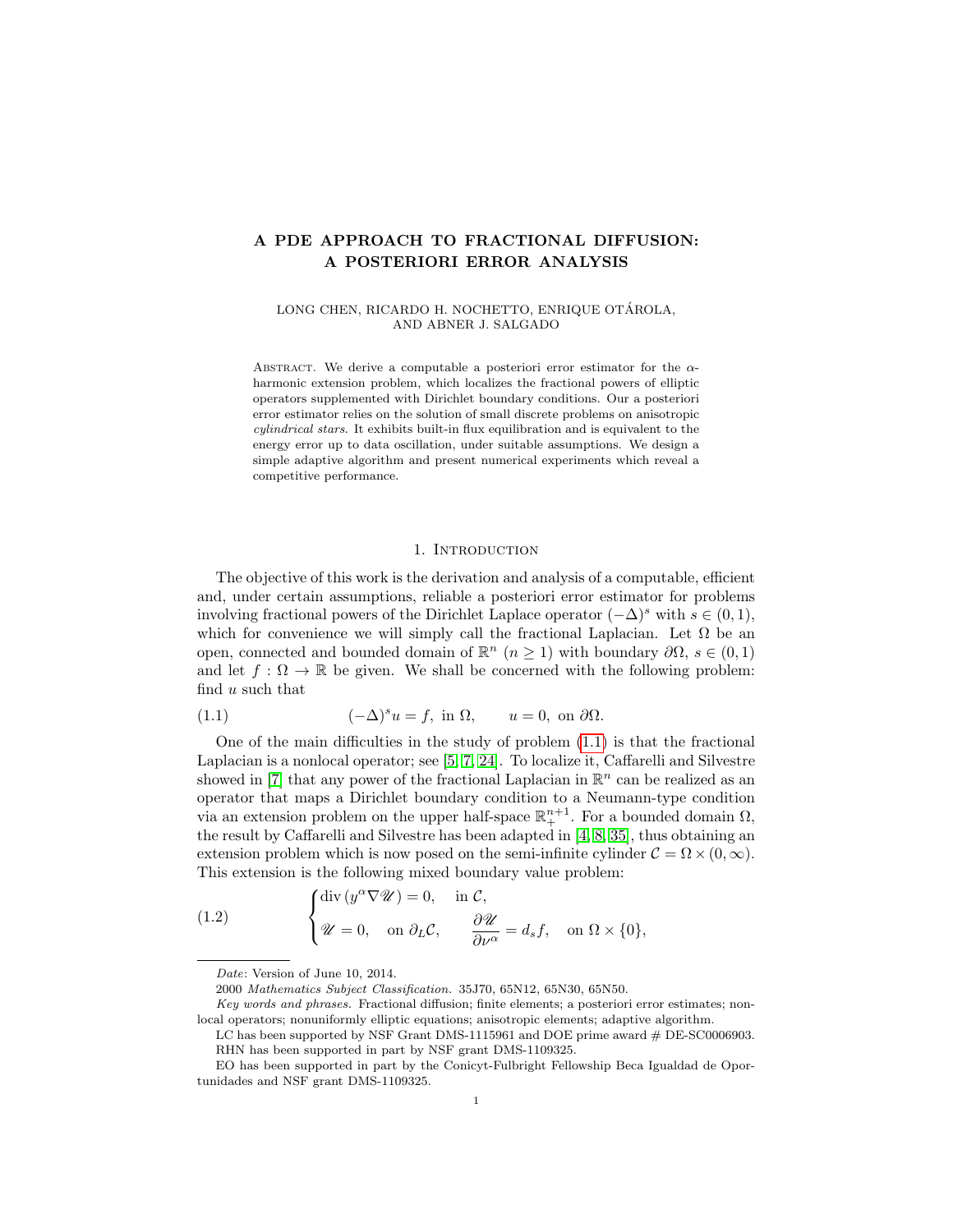where  $\partial_L C = \partial \Omega \times [0, \infty)$  is the lateral boundary of C, and  $d_s$  is a positive normal-ization constant that depends only on s; see [\[5,](#page-23-0) [7\]](#page-23-1) for details. The parameter  $\alpha$  is defined as

(1.3) 
$$
\alpha = 1 - 2s \in (-1, 1),
$$

and the so-called conormal exterior derivative of  $\mathcal{U}$  at  $\Omega \times \{0\}$  is

(1.4) 
$$
\frac{\partial \mathscr{U}}{\partial \nu^{\alpha}} = - \lim_{y \to 0^+} y^{\alpha} \mathscr{U}_y.
$$

We will call y the *extended variable* and the dimension  $n + 1$  in  $\mathbb{R}^{n+1}$  the *ex*tended dimension of problem  $(1.2)$ . The limit in  $(1.4)$  must be understood in the distributional sense; see [\[5,](#page-23-0) [7,](#page-23-1) [8\]](#page-23-3) for more details. As noted in [\[4,](#page-23-2) [7,](#page-23-1) [8,](#page-23-3) [35\]](#page-24-1), the fractional Laplacian and the Dirichlet to Neumann operator of problem [\(1.2\)](#page-0-1) are related by

<span id="page-1-0"></span>
$$
d_s(-\Delta)^s u = \frac{\partial \mathscr{U}}{\partial \nu^{\alpha}} \quad \text{in } \Omega.
$$

Based on the ideas presented above, the following simple strategy to find the solution of [\(1.1\)](#page-0-0) has been proposed and analyzed by the last three authors in [\[30\]](#page-24-2): given a sufficiently smooth function  $f$  we solve  $(1.2)$ , thus obtaining a function  $\mathscr{U} = \mathscr{U}(x', y);$  setting  $u : x' \in \Omega \mapsto u(x') = \mathscr{U}(x', 0) \in \mathbb{R}$ , we obtain the solution of [\(1.1\)](#page-0-0). The results of [\[30\]](#page-24-2) provide an a priori error analysis which combines asymptotic properties of Bessel functions with polynomial interpolation theory on weighted Sobolev spaces. The latter is valid for tensor product elements which may be graded in  $\Omega$  and exhibit a large aspect ratio in y (anisotropy) which is necessary to fit the behavior of  $\mathscr{U}(x, y)$  with  $x \in \Omega$  and  $y > 0$ . The resulting a priori error estimate is quasi-optimal in both order and regularity for the extended problem [\(1.2\)](#page-0-1). These results are summarized in Section [3.](#page-5-0)

The main advantage of the algorithm described above, is that we are solving the local problem [\(1.2\)](#page-0-1) instead of dealing with the nonlocal operator  $(-\Delta)^s$  of problem [\(1.1\)](#page-0-0). However, this comes at the expense of incorporating one more dimension to the problem, thus raising the question of how computationally efficient this approach is. A quest for the answer has been the main drive in our recent research program and motivates the study of a posteriori error estimators and adaptivity.

In this work we derive a computable, efficient and, under certain assumptions, reliable a posteriori error estimator and design an adaptive procedure to solve problem [\(1.2\)](#page-0-1). As the results of [\[30\]](#page-24-2) show, meshes must be highly anisotropic in the extended dimension  $y$  if one intends for the method to be optimal. For this reason, it is imperative to design an a posteriori error estimator which is able to deal with such anisotropic behavior. Before proceeding with our analysis, it is instructive to comment about the anisotropic a posteriori error estimators and analysis advocated in the literature.

A posteriori error estimators are computable quantities, i.e., they may depend on the computed solution, mesh and data, but not on the exact solution. They provide information about the quality of approximation of the numerical solution. They are problem-dependent and may be used to make a judicious mesh refinement in order to obtain the best possible approximation with the least amount of computational resources. For isotropic discretizations, i.e., meshes where the aspect ratio of all cells is bounded independently of the refinement level, the theory of a posteriori error estimation is well understood. Starting with the pioneering work of Babuška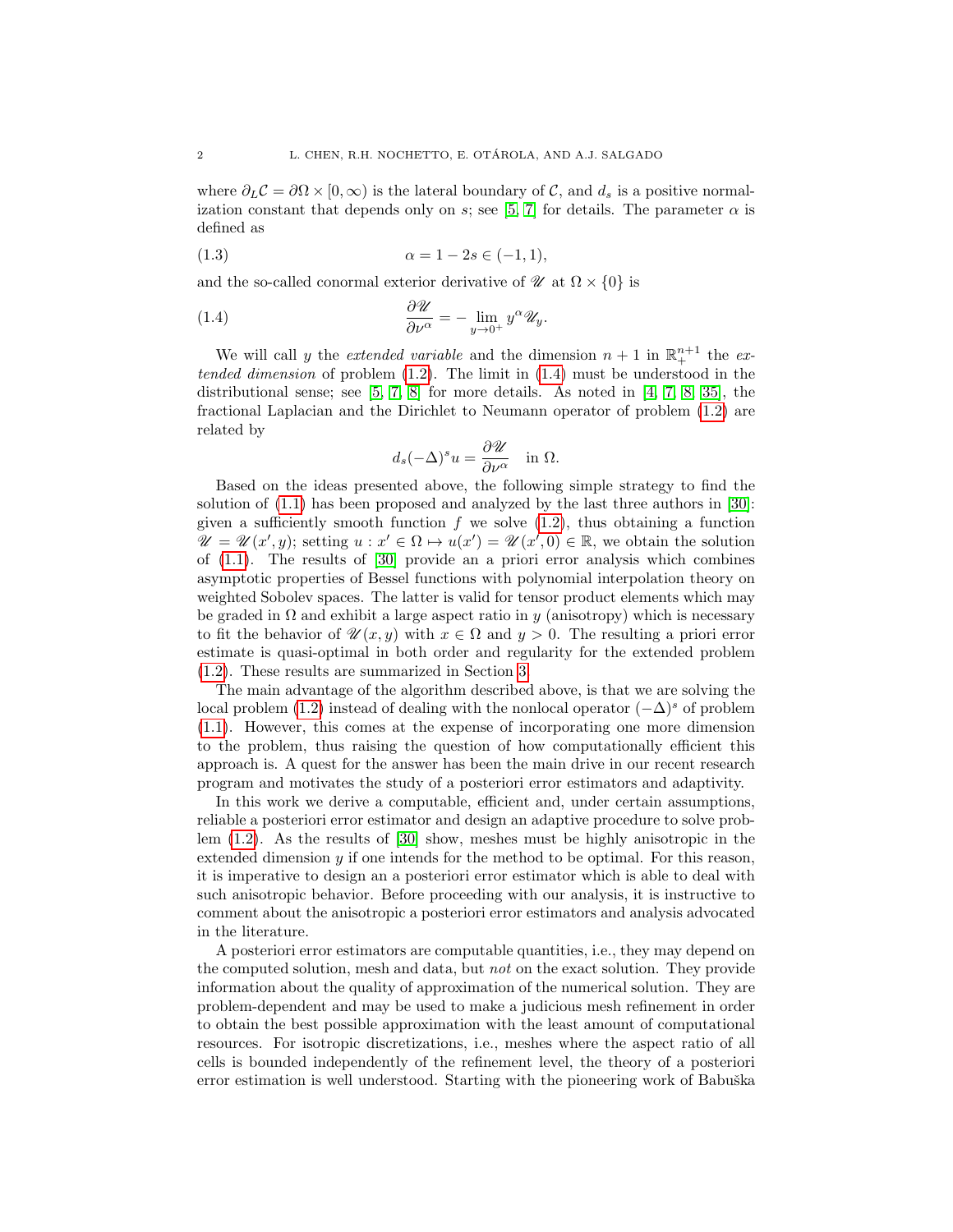and Rheinbolt [\[3\]](#page-23-4), a great deal of work has been devoted to its study. We refer to [\[1,](#page-23-5) [37\]](#page-24-3) for an overview of the state of the art. However, despite of what might be claimed in the literature, the theory of a posteriori error estimation on anisotropic discretizations, i.e., meshes where the cells have disparate sizes in each direction, is still in its infancy.

To the best of our knowledge the first work that attempts to deal with anisotropic a posteriori error estimation is [\[34\]](#page-24-4). In this work, a residual a posteriori error estimator is introduced and allegedly analyzed on anisotropic meshes. However, such analysis relies on assumptions on the exact and discrete solutions and on the mesh, which are neither proved nor there is a way to explicitly enforce them in the course of computations; see [\[34,](#page-24-4) § 6, Remark 3]. Subsequently, in [\[21\]](#page-24-5) the concept of matching function is introduced in order to derive anisotropic a posteriori error indicators. The correct alignment of the grid with the exact solution is crucial to derive an upper bound for the error. Indeed, this upper bound involves the matching function, which depends on the error itself and then it does not provide a real computable quantity; see [\[21,](#page-24-5) Theorem 2]. For similar works in this direction see [\[23,](#page-24-6) [22,](#page-24-7) [28\]](#page-24-8). In [\[33\]](#page-24-9), the anisotropic interpolation estimates derived in [\[16\]](#page-24-10) are used to derive a Zienkiewicz–Zhu type of a posteriori error estimator. However, as properly pointed out in [\[33,](#page-24-9) Proposition 2.3], the ensuing upper bound for the error depends on the error itself, and thus, it is not computable.

In our case, since the coefficient  $y^{\alpha}$  in [\(1.2\)](#page-0-1) either degenerates  $(s < 1/2)$  or blows up  $(s > 1/2)$ , the usual residual estimators do not apply: integration by parts fails! Inspired in [\[2,](#page-23-6) [26\]](#page-24-11), we deal with both the natural anisotropy of the mesh in the extended variable y and the nonuniform coefficient  $y^{\alpha}$ , upon considering local problems on *cylindrical stars*. The solutions of these local problems allow us to define a computable and anisotropic a posteriori error estimator which, under certain assumptions, is equivalent to the error up to data oscillations terms. In order to derive such a result, a computationally implementable geometric condition needs to be imposed on the mesh, which does not depend on the exact solution of problem  $(1.2)$ . This approach is of value not only for  $(1.2)$ , but in general for anisotropic problems since rigorous anisotropic a posteriori error estimators are not available in the literature.

The outline of this paper is as follows. Section [2](#page-3-0) sets the framework in which we will operate. Notation and terminology are introduced in § [2.1.](#page-3-1) We recall the definition of the fractional Laplacian on a bounded domain via spectral theory in §[2.2](#page-3-2) and, in §[2.3,](#page-4-0) we introduce function spaces that are suitable to study problems [\(1.1\)](#page-0-0) and [\(1.2\)](#page-0-1). In Section [3](#page-5-0) we review the a priori error analysis developed in [\[30\]](#page-24-2). The need for a new approach in a posteriori error estimation is examined in Section [4,](#page-7-0) where we show that the standard approaches either do not work or produce suboptimal results. This justifies the introduction of our new error estimator on *cylindrical stars*. Section [5](#page-8-0) is the core of this work and is dedicated to the development and analysis of our new error estimator. After some preliminary setup carried out in §§ [5.1–](#page-9-0)[5.2,](#page-10-0) in § [5.3](#page-11-0) we introduce and analyze an ideal error estimator that, albeit not computable, sets the stage for § [5.4](#page-13-0) where we devise a fully computable error estimator and show its equivalence, under suitable assumptions, to the error up to data oscillation terms. In Section [6](#page-16-0) we review the components of a standard adaptive loop and comment on some implementation details pertinent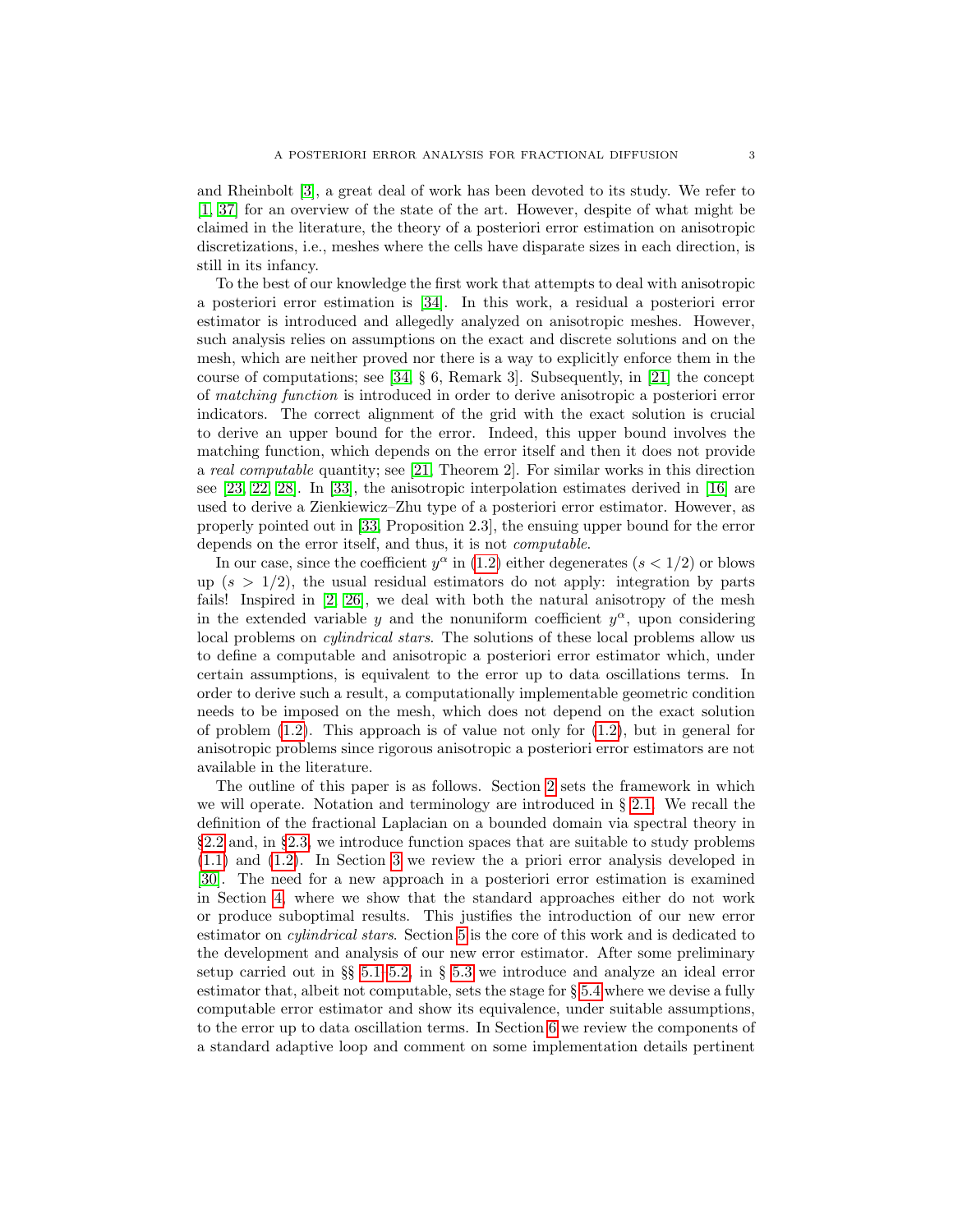to the problem at hand. Finally, we present numerical experiments that illustrate and extend our theory.

# 2. Notation and preliminaries

<span id="page-3-1"></span><span id="page-3-0"></span>2.1. Notation. Throughout this work  $\Omega$  is an open, bounded and connected domain of  $\mathbb{R}^n$ ,  $n \geq 1$ , with polyhedral boundary  $\partial \Omega$ . We define the semi-infinite cylinder with base  $\Omega$  and its lateral boundary, respectively, by

$$
\mathcal{C} := \Omega \times (0, \infty), \qquad \partial_L \mathcal{C} := \partial \Omega \times [0, \infty).
$$

Given  $\mathcal{Y} > 0$  we define the truncated cylinder with base  $\Omega$  by  $\mathcal{C}_{\mathcal{Y}} := \Omega \times (0, \mathcal{Y})$ . The lateral boundary  $\partial_L C_\gamma$  is defined accordingly.

Throughout our discussion we will be dealing with objects defined in  $\mathbb{R}^{n+1}$  and it will be convenient to distinguish the extended dimension. A vector  $x \in \mathbb{R}^{n+1}$ , will be denoted by

$$
x = (x1,..., xn, xn+1) = (x', xn+1) = (x', y),
$$

with  $x^i \in \mathbb{R}$  for  $i = 1, ..., n + 1, x' \in \mathbb{R}^n$  and  $y \in \mathbb{R}$ .

If X and Y are normed vector spaces, we write  $\mathcal{X} \hookrightarrow \mathcal{Y}$  to denote that X is continuously embedded in  $\mathcal{Y}$ . We denote by  $\mathcal{X}'$  the dual of  $\mathcal{X}$  and by  $\|\cdot\|_{\mathcal{X}}$  the norm of X. The relation  $a \leq b$  indicates that  $a \leq Cb$ , with a constant C that does not depend on  $a$  or  $b$  nor the discretization parameters. The value of  $C$  might change at each occurrence.

<span id="page-3-2"></span>2.2. The fractional Laplace operator. Our definition is based on spectral theory. For any  $f \in L^2(\Omega)$ , the Lax-Milgram lemma provides the existence and uniqueness of  $w \in H_0^1(\Omega)$  that solves

$$
-\Delta w = f \text{ in } \Omega, \qquad w = 0 \text{ on } \partial \Omega.
$$

The operator  $(-\Delta)^{-1}: L^2(\Omega) \to L^2(\Omega)$  is compact, symmetric and positive, whence its spectrum  $\{\lambda_k^{-1}\}_{k\in\mathbb{N}}$  is discrete, real, positive and accumulates at zero. Moreover, there exists  $\{\varphi_k\}_{k\in\mathbb{N}} \subset H_0^1(\Omega)$ , which is an orthonormal basis of  $L^2(\Omega)$  and satisfies

(2.1) 
$$
-\Delta \varphi_k = \lambda_k \varphi_k \text{ in } \Omega, \qquad \varphi_k = 0 \text{ on } \partial \Omega.
$$

Fractional powers of the Dirichlet Laplace operator can then be defined for  $w \in$  $C_0^{\infty}(\Omega)$  by

(2.2) 
$$
(-\Delta)^s w = \sum_{k=1}^{\infty} \lambda_k^s w_k \varphi_k,
$$

where  $w_k = \int_{\Omega} w \varphi_k$ . By density  $(-\Delta)^s$  can be extended to the space

$$
(2.3) \quad \mathbb{H}^{s}(\Omega) = \left\{ w = \sum_{k=1}^{\infty} w_k \varphi_k : \sum_{k=1}^{\infty} \lambda_k^s w_k^2 < \infty \right\} = \begin{cases} H^s(\Omega), & s \in (0, \frac{1}{2}), \\ H_{00}^{1/2}(\Omega), & s = \frac{1}{2}, \\ H_0^s(\Omega), & s \in (\frac{1}{2}, 1). \end{cases}
$$

The characterization given by the second equality is shown in [\[25,](#page-24-12) Chapter 1]. For  $s \in (0, 1)$  we denote by  $\mathbb{H}^{-s}(\Omega)$  the dual of  $\mathbb{H}^{s}(\Omega)$ .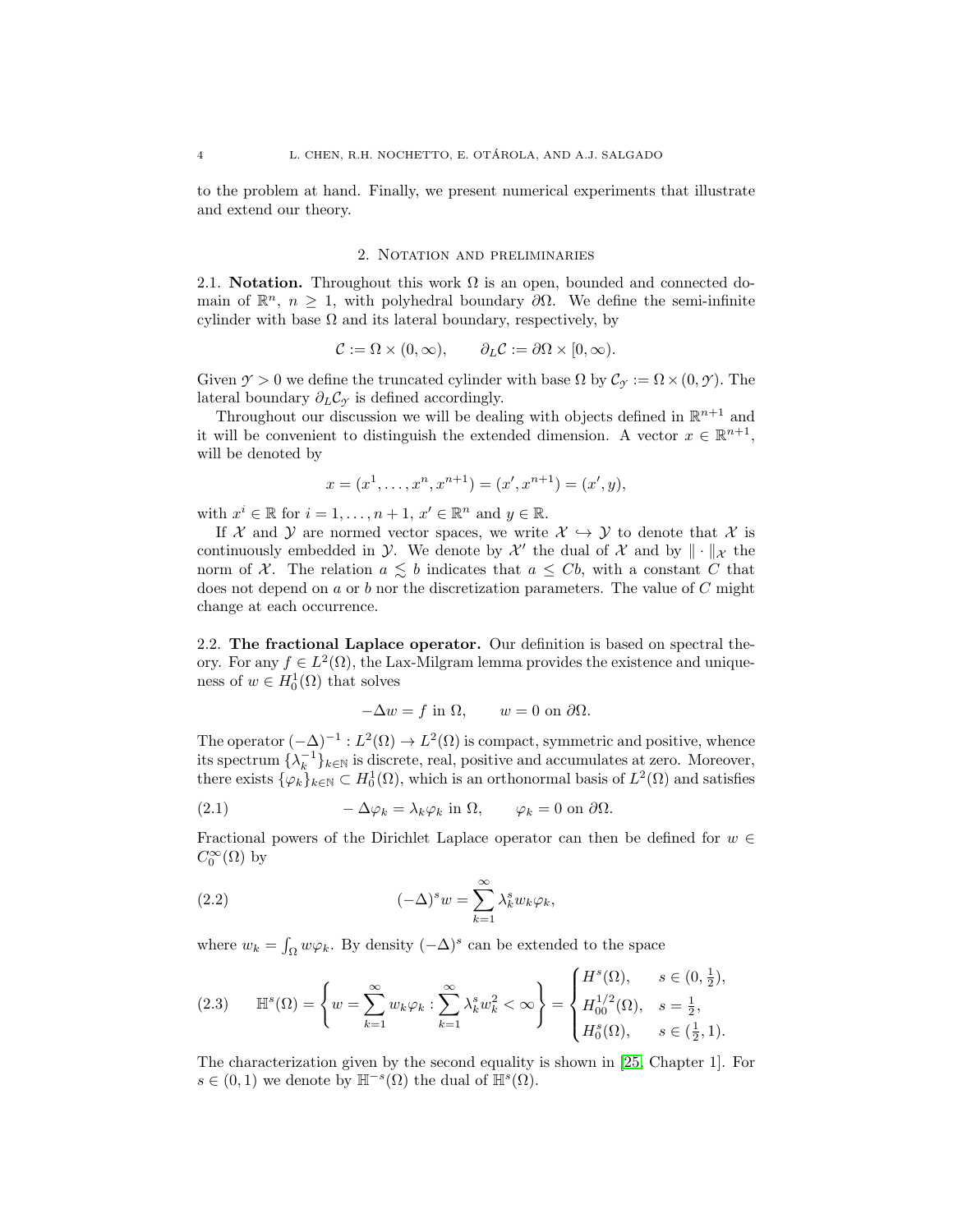<span id="page-4-0"></span>2.3. The Caffarelli-Silvestre extension problem. To exploit the Caffarelli-Silvestre result  $[7]$ , or its variants  $[4, 6, 8]$  $[4, 6, 8]$  $[4, 6, 8]$ , we need to deal with a nonuniformly elliptic equation. To this end, we consider weighted Sobolev spaces with the weight  $|y|^{\alpha}$ ,  $\alpha \in (-1,1)$ . If  $D \subset \mathbb{R}^{n+1}$ , we then define  $L^2(|y|^{\alpha}, D)$  to be the space of all measurable functions defined on  $D$  such that

$$
||w||_{L^{2}(|y|^{\alpha},D)}^{2} = \int_{D} |y|^{\alpha} w^{2} < \infty.
$$

Similarly we define the weighted Sobolev space

<span id="page-4-1"></span>
$$
H^{1}(|y|^{\alpha}, D) = \{ w \in L^{2}(|y|^{\alpha}, D) : |\nabla w| \in L^{2}(|y|^{\alpha}, D) \},\
$$

where  $\nabla w$  is the distributional gradient of w. We equip  $H^1(|y|^\alpha, D)$  with the norm

(2.4) 
$$
||w||_{H^1(|y|^\alpha,D)} = (||w||^2_{L^2(|y|^\alpha,D)} + ||\nabla w||^2_{L^2(|y|^\alpha,D)})^{1/2}
$$

Since  $\alpha \in (-1,1)$  we have that  $|y|^{\alpha}$  belongs to the so-called Muckenhoupt class  $A_2(\mathbb{R}^{n+1})$ ; see [\[15,](#page-24-13) [17,](#page-24-14) [27,](#page-24-15) [36\]](#page-24-16). This, in particular, implies that  $H^1(|y|^\alpha, D)$  equipped with the norm [\(2.4\)](#page-4-1), is a Hilbert space and the set  $C^{\infty}(D) \cap H^1(|y|^{\alpha}, D)$  is dense in  $H^1(|y|^\alpha, D)$  (cf. [\[36,](#page-24-16) Proposition 2.1.2, Corollary 2.1.6], [\[20\]](#page-24-17) and [\[17,](#page-24-14) Theorem 1]). We recall now the definition of Muckenhoupt classes; see [\[27,](#page-24-15) [36\]](#page-24-16).

<span id="page-4-5"></span>**Definition 2.5** (Muckenhoupt class  $A_2$ ). Let  $\omega$  be a weight and  $N \geq 1$ . We say  $\omega \in A_2(\mathbb{R}^N)$  if

<span id="page-4-2"></span>(2.6) 
$$
C_{2,\omega} = \sup_{B} \left( \oint_{B} \omega \right) \left( \oint_{B} \omega^{-1} \right) < \infty,
$$

where the supremum is taken over all balls  $B$  in  $\mathbb{R}^N$ .

If  $\omega$  belongs to the Muckenhoupt class  $A_2(\mathbb{R}^N)$ , we say that  $\omega$  is an  $A_2$ -weight, and we call the constant  $C_{2,\omega}$  in [\(2.6\)](#page-4-2) the  $A_2$ -constant of  $\omega$ .

To study problem [\(1.2\)](#page-0-1) we define the weighted Sobolev space

(2.7) 
$$
\hat{H}_L^1(y^\alpha, \mathcal{C}) = \{ w \in H^1(y^\alpha, \mathcal{C}) : w = 0 \text{ on } \partial_L \mathcal{C} \}
$$

As  $[30, (2.21)]$  shows, the following *weighted Poincaré inequality* holds:

(2.8) 
$$
\int_{\mathcal{C}} y^{\alpha} w^2 \lesssim \int_{\mathcal{C}} y^{\alpha} |\nabla w|^2, \quad \forall w \in \hat{H}_L^1(y^{\alpha}, \mathcal{C}).
$$

Then, the seminorm on  $\mathring{H}_L^1(y^\alpha, \mathcal{C})$  is equivalent to the norm [\(2.4\)](#page-4-1). For  $w \in$  $H^1(y^\alpha, \mathcal{C})$ , we denote by  $\text{tr}_\Omega w$  its trace onto  $\Omega \times \{0\}$ , and we recall that the trace operator  $\text{tr}_{\Omega}$  satisfies, (see [\[30,](#page-24-2) Proposition 2.5] and [\[8,](#page-23-3) Proposition 2.1])

<span id="page-4-4"></span>(2.9) 
$$
\operatorname{tr}_{\Omega} \hat{H}_L^1(y^{\alpha}, \mathcal{C}) = \mathbb{H}^s(\Omega), \qquad \|\operatorname{tr}_{\Omega} w\|_{\mathbb{H}^s(\Omega)} \leq C_{\operatorname{tr}_{\Omega}} \|w\|_{\hat{H}_L^1(y^{\alpha}, \mathcal{C})}.
$$

Let us now describe the Caffarelli-Silvestre result and its extension to bounded domains; see [\[7,](#page-23-1) [35\]](#page-24-1). Given  $f \in \mathbb{H}^{-s}(\Omega)$ , let  $u \in \mathbb{H}^{s}(\Omega)$  be the solution of  $(-\Delta)^{s}u =$ f in  $\Omega$ . We define the  $\alpha$ -harmonic extension of u to the cylinder C, as the function  $\mathscr{U} \in \hat{H}^1_L(y^\alpha, \mathcal{C})$ , solution of problem [\(1.2\)](#page-0-1), namely

<span id="page-4-3"></span>
$$
(-\Delta)^s u = d_s \frac{\partial \mathcal{U}}{\partial \nu^{\alpha}}
$$
 in  $\Omega$ , where  $d_s = 2^{1-2s} \frac{\Gamma(1-s)}{\Gamma(s)}$ .

Finally, we must mention that

(2.10) 
$$
C_{\text{tr}_{\Omega}} \le d_s^{-1/2}
$$
.

.

.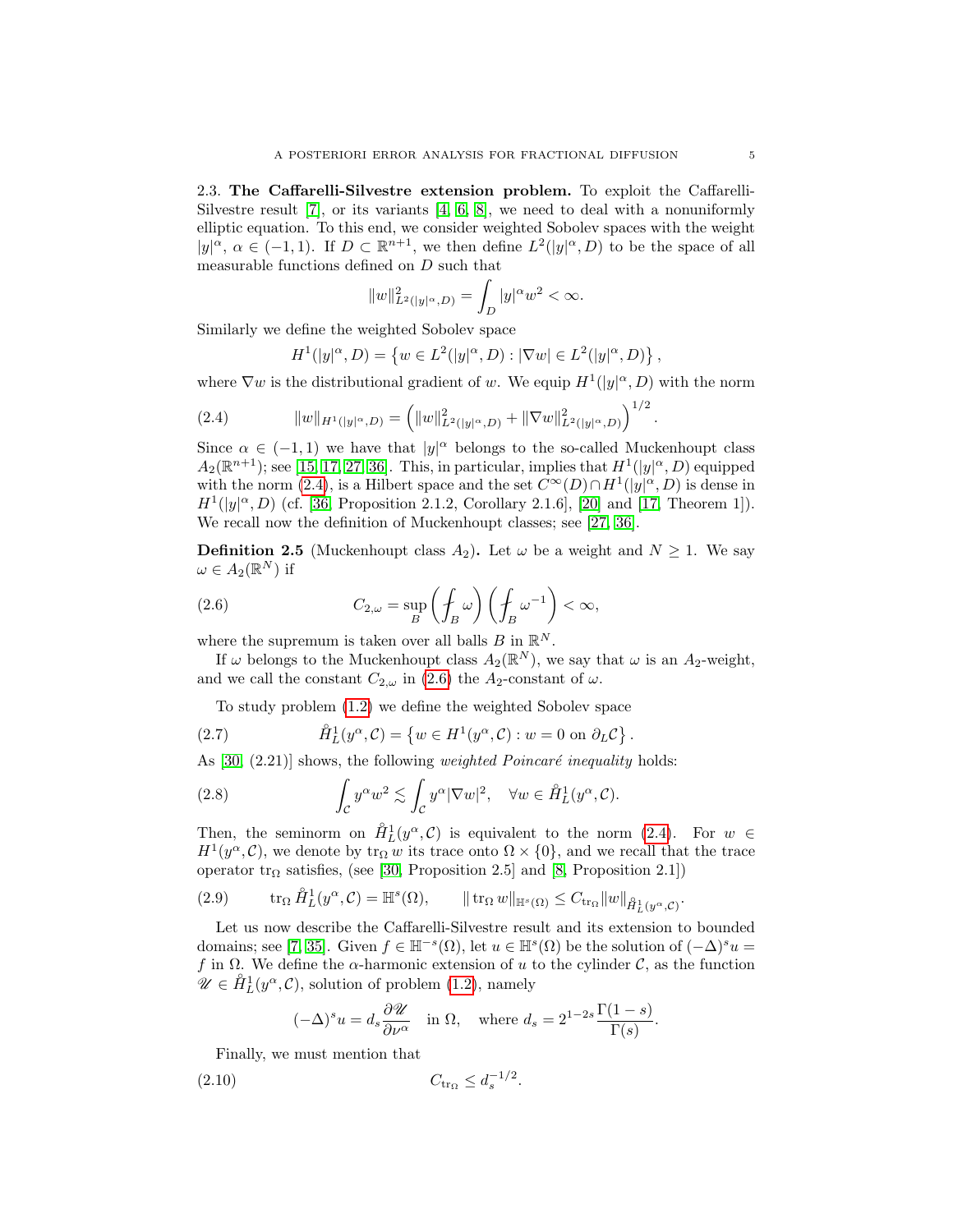Indeed, given  $\psi \in \hat{H}_L^1(y^\alpha, \mathcal{C})$  we define  $\Psi \in \hat{H}_L^1(y^\alpha, \mathcal{C})$  as the solution of

 $-\text{div}(y^{\alpha}\nabla\Psi) = 0$ , in  $\mathcal{C}$ ,  $\Psi = 0$ , on  $\partial_L\mathcal{C}$ ,  $\Psi = \text{tr}_{\Omega}\psi$  on  $\Omega \times \{0\}$ .

It is standard to show that  $\Psi$  is the minimal norm extension of  $\operatorname{tr}_{\Omega} \psi$ . Moreover, separation of variables gives  $d_s \|\operatorname{tr}_{\Omega} \psi\|_{\mathbb{H}^s(\Omega)}^2 = \|\nabla \Psi\|_{L^2(y^{\alpha}, \mathcal{C})}^2$ , [\[8,](#page-23-3) Proposition 2.1]. Therefore

$$
\|\operatorname{tr}_\Omega \psi\|^2_{{\mathbb H}^s(\Omega)} = \frac{1}{d_s} \|\Psi\|^2_{\hat H^1_L(y^\alpha, {\mathcal C})} \leq \frac{1}{d_s} \|\psi\|^2_{\hat H^1_L(y^\alpha, {\mathcal C})}.
$$

Estimate [\(2.10\)](#page-4-3) will be useful to obtain an upper bound of the error by the estimator.

# <span id="page-5-4"></span>3. A priori error estimates

<span id="page-5-0"></span>In this section, and this section only, we will assume the following regularity result, which is valid if the domain  $\Omega$  is convex [\[18\]](#page-24-18).

(3.1) 
$$
||w||_{H^2(\Omega)} \lesssim ||\Delta_{x'}w||_{L^2(\Omega)}, \quad \forall w \in H^2(\Omega) \cap H_0^1(\Omega).
$$

Since  $\mathcal C$  is unbounded, problem [\(1.2\)](#page-0-1) cannot be directly approximated with finite-element-like techniques. However, as [\[30,](#page-24-2) Proposition 3.1] shows, the solution  $\mathcal U$  of problem  $(1.2)$  decays exponentially in the extended variable y so that, by truncating the cylinder  $\mathcal C$  to  $\mathcal C_{\gamma}$  and setting a vanishing Dirichlet condition on the upper boundary  $y = \mathcal{Y}$ , we only incur in an exponentially small error in terms of  $\mathcal{Y}$  [\[30,](#page-24-2) Theorem 3.5].

Define

<span id="page-5-1"></span>
$$
\hat{H}_L^1(y^\alpha, \mathcal{C}_{\mathcal{I}}) = \left\{ v \in H^1(y^\alpha, \mathcal{C}_{\mathcal{I}}) : v = 0 \text{ on } \partial_L \mathcal{C}_{\mathcal{I}} \cup \Omega \times \{ \mathcal{I} \} \right\}.
$$

Then, the aforementioned problem reads: find  $v \in \mathring{H}_L^1(y^\alpha, \mathcal{C}_{\gamma})$  such that

(3.2) 
$$
\int_{\mathcal{C}_{\mathcal{Y}}} y^{\alpha} \nabla v \nabla \phi = d_s \langle f, \text{tr}_{\Omega} \phi \rangle_{\mathbb{H}^{-s}(\Omega) \times \mathbb{H}^{s}(\Omega)},
$$

for all  $v \in \hat{H}_L^1(y^\alpha, \mathcal{C}_{\mathcal{I}})$ , where  $\langle \cdot, \cdot \rangle_{\mathbb{H}^{-s}(\Omega) \times \mathbb{H}^s(\Omega)}$  denotes the duality pairing between  $\mathbb{H}^{-s}(\Omega)$  and  $\mathbb{H}^{s}(\Omega)$ , which is well defined as a consequence of [\(2.9\)](#page-4-4).

If  $\mathscr U$  and  $v$  denote the solution of [\(1.2\)](#page-0-1) and [\(3.2\)](#page-5-1), respectively, then [\[30,](#page-24-2) Theorem 3.5] provides the following exponential estimate

$$
\|\nabla (\mathscr{U}-v)\|_{L^2(y^\alpha,\mathcal{C})}\lesssim e^{-\sqrt{\lambda_1}\mathscr{Y}/4}\|f\|_{\mathbb{H}^{-s}(\Omega)},
$$

where  $\lambda_1$  denotes the first eigenvalue of the Dirichlet Laplace operator and  $\gamma$  is the truncation parameter.

In order to study the finite element discretization of problem [\(3.2\)](#page-5-1) we must first understand the regularity of the solution  $\mathscr{U}$ , since an error estimate for v, solution of [\(3.2\)](#page-5-1), depends on the regularity of  $\mathcal U$  as well [\[30,](#page-24-2) §4.1]. We recall that [30, Theorem 2.7] reveals that the second order regularity of  $\mathscr U$  is much worse in the extended direction, namely

<span id="page-5-2"></span>(3.3) 
$$
\|\Delta_{x'}\mathscr{U}\|_{L^2(y^{\alpha},\mathcal{C})}+\|\partial_y\nabla_{x'}\mathscr{U}\|_{L^2(y^{\alpha},\mathcal{C})}\lesssim\|f\|_{\mathbb{H}^{1-s}(\Omega)},
$$

<span id="page-5-3"></span>
$$
(3.4) \t\t\t\t\t\|\mathscr{U}_{yy}\|_{L^2(y^\beta,\mathcal{C})}\lesssim \|f\|_{L^2(\Omega)},
$$

where  $\beta > 2\alpha + 1$ . This suggests that *graded* meshes in the extended variable y play a fundamental role. In fact, estimates [\(3.3\)](#page-5-2)–[\(3.4\)](#page-5-3) motivate the construction of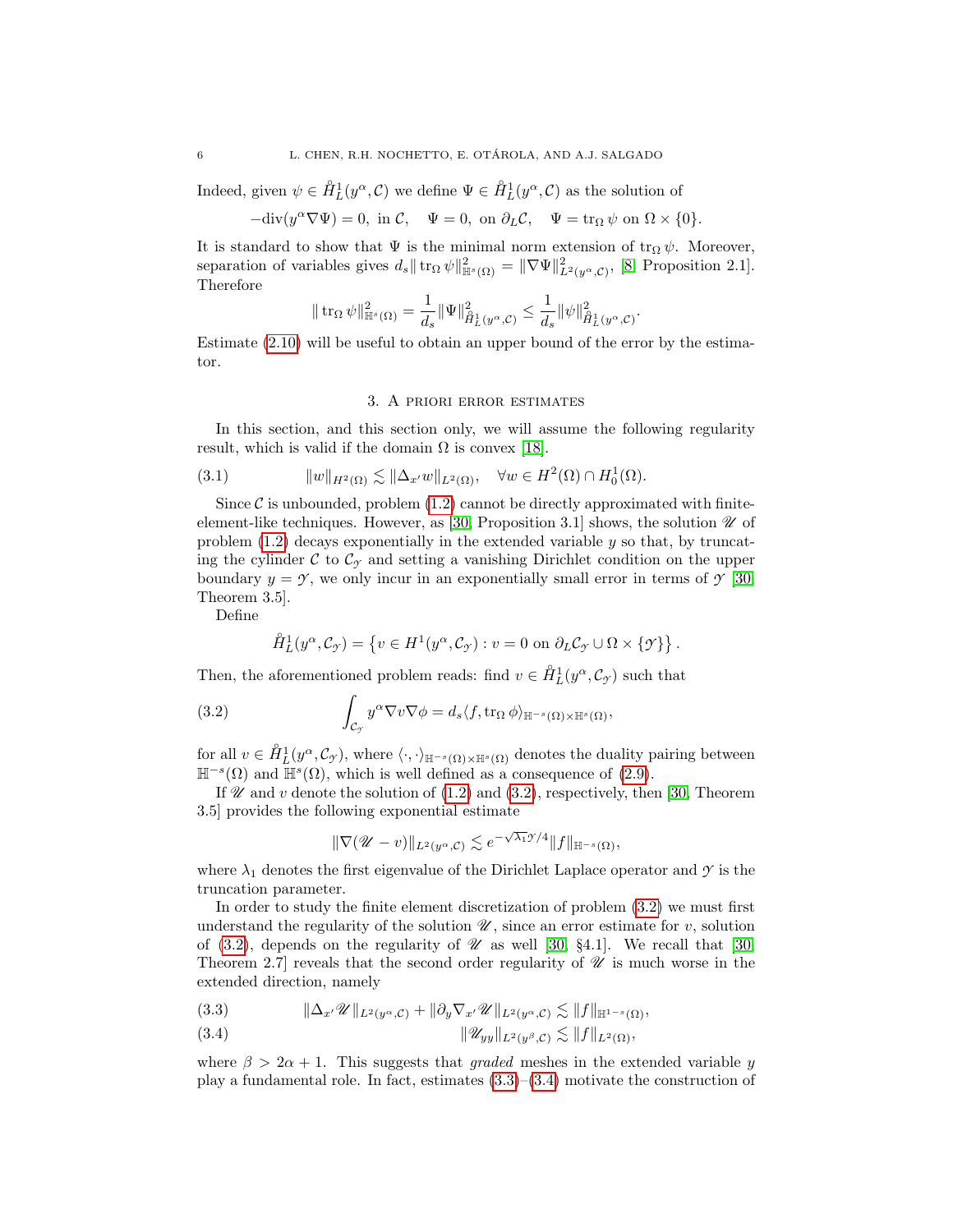a mesh over  $\mathcal{C}_{\gamma}$  as follows. We first consider a graded partition  $\mathcal{I}_{\gamma}$  of the interval  $[0, \mathcal{Y}]$  with mesh points

<span id="page-6-1"></span>(3.5) 
$$
y_k = \left(\frac{k}{M}\right)^{\gamma} \mathcal{Y}, \quad k = 0, \dots, M,
$$

where  $\gamma > 3/(1 - \alpha) = 3/2s$ . We also consider  $\mathcal{T}_{\Omega} = \{K\}$  to be a conforming and shape regular mesh of  $\Omega$ , where  $K \subset \mathbb{R}^n$  is an element that is isoparametrically equivalent either to the unit cube  $[0,1]^n$  or the unit simplex in  $\mathbb{R}^n$ . The collection of these triangulations  $\mathcal{T}_{\Omega}$  is denoted by  $\mathbb{T}_{\Omega}$ . We construct the mesh  $\mathcal{T}_{\gamma}$  as the tensor product triangulation of  $\mathcal{T}_{\Omega}$  and  $\mathcal{I}_{\gamma}$ . In order to obtain a global regularity assumption for  $\mathcal{T}_{\gamma}$ , we assume that there is a constant  $\sigma_{\gamma}$  such that if  $T_1 = K_1 \times I_1$ and  $T_2 = K_2 \times I_2 \in \mathcal{T}_{\gamma}$  have nonempty intersection, then

$$
\frac{h_{I_1}}{h_{I_2}} \le \sigma_{\mathcal{Y}},
$$

where  $h_I = |I|$ . It is well known that this weak regularity condition on the mesh allows for anisotropy in the extended variable (cf. [\[14,](#page-23-8) [30\]](#page-24-2)). The set of all triangulations of  $\mathcal{C}_{\gamma}$  that are obtained with this procedure and satisfy these conditions is denoted by T.

<span id="page-6-2"></span>For  $\mathscr{T}_{\gamma} \in \mathbb{T}$ , we define the finite element space

$$
(3.7) \quad \mathbb{V}(\mathcal{I}_{\mathcal{I}}) = \left\{ W \in C^{0}(\overline{\mathcal{C}_{\mathcal{I}}}) : W|_{T} \in \mathcal{P}_{1}(K) \otimes \mathbb{P}_{1}(I) \; \forall T \in \mathcal{I}_{\mathcal{I}}, \; W|_{\Gamma_{D}} = 0 \right\}.
$$

where  $\Gamma_D = \partial_L C_\gamma \cup \Omega \times \{\gamma\}$  is called the Dirichlet boundary; the space  $\mathcal{P}_1(K)$  is  $\mathbb{P}_1(K)$  when the base K of an element  $T = K \times I$  is simplicial, and  $\mathbb{Q}_1(K)$  when it is an *n*-rectangle. We also define  $\mathbb{U}(\mathscr{T}_{\Omega}) = \text{tr}_{\Omega} \mathbb{V}(\mathscr{T}_{\gamma})$ , i.e., a  $\mathcal{P}_1$  finite element space over the mesh  $\mathscr{T}_{\Omega}$ .

The Galerkin approximation of [\(3.2\)](#page-5-1) is given by the unique function  $V_{\mathscr{T}_{\gamma}} \in$  $V(\mathcal{T}_{\gamma})$  such that

<span id="page-6-0"></span>(3.8) 
$$
\int_{\mathcal{C}_{\mathcal{Y}}} y^{\alpha} \nabla V_{\mathcal{F}_{\mathcal{Y}}} \nabla W = d_s \langle f, \text{tr}_{\Omega} W \rangle_{\mathbb{H}^{-s}(\Omega) \times \mathbb{H}^s(\Omega)}, \quad \forall W \in \mathbb{V}(\mathcal{F}_{\mathcal{Y}}).
$$

Existence and uniqueness of  $V_{\mathscr{T}_{\mathscr{T}}}$  immediately follows from  $\mathbb{V}(\mathscr{T}_{\mathscr{T}}) \subset \mathring{H}_L^1(y^\alpha, \mathcal{C}_{\mathscr{T}})$ and the Lax-Milgram lemma. It is trivial also to obtain a best approximation result  $\dot{a}$  la Cea. This best approximation result reduces the numerical analysis of problem [\(3.8\)](#page-6-0) to a question in approximation theory which in turn can be answered with the study of piecewise polynomial interpolation in Muckenhoupt weighted Sobolev spaces; see [\[30,](#page-24-2) [31\]](#page-24-19). Exploiting the Cartesian structure of the mesh is possible to handle anisotropy in the extended variable, construct a quasi interpolant  $\Pi_{\mathscr{T}_{\mathscr{T}}}: L^1(\mathcal{C}_{\mathscr{T}}) \to \mathbb{V}(\mathscr{T}_{\mathscr{T}})$ , and obtain

$$
\begin{aligned} \|v-\Pi_{\mathscr{T}_{\mathscr{T}}}v\|_{L^2(y^\alpha,T)}\lesssim h_K\|\nabla_{x'}v\|_{L^2(y^\alpha,S_T)}+h_I\|\partial_yv\|_{L^2(y^\alpha,S_T)},\\ \|\partial_{x_j}(v-\Pi_{\mathscr{T}_{\mathscr{T}}}v)\|_{L^2(y^\alpha,T)}\lesssim h_K\|\nabla_{x'}\partial_{x_j}v\|_{L^2(y^\alpha,S_T)}+h_I\|\partial_y\partial_{x_j}v\|_{L^2(y^\alpha,S_T)}, \end{aligned}
$$

with  $j = 1, \ldots, n+1$ ; see [\[30,](#page-24-2) Theorems 4.6–4.8] and [\[31\]](#page-24-19) for details. However, since  $\mathscr{U}_{yy} \approx y^{-\alpha-1}$  as  $y \approx 0$ , we realize that  $\mathscr{U} \notin H^2(y^{\alpha}, \mathcal{C}_{\mathcal{I}})$  and the second estimate is not meaningful for  $j = n + 1$ . In view of estimate [\(3.4\)](#page-5-3) it is necessary to measure the regularity of  $\mathcal{U}_{yy}$  with a stronger weight and thus compensate with a graded mesh in the extended dimension. This makes anisotropic estimates essential.

Notice that  $\#\mathscr{T}_{\gamma} = M \#\mathscr{T}_{\Omega}$ , and that  $\#\mathscr{T}_{\Omega} \approx M^n$  implies  $\#\mathscr{T}_{\gamma} \approx M^{n+1}$ . Finally, if  $\mathcal{T}_{\Omega}$  is shape regular and quasi-uniform, we have  $h_{\mathcal{T}_{\Omega}} \approx (\#\mathcal{T}_{\Omega})^{-1/n}$ . All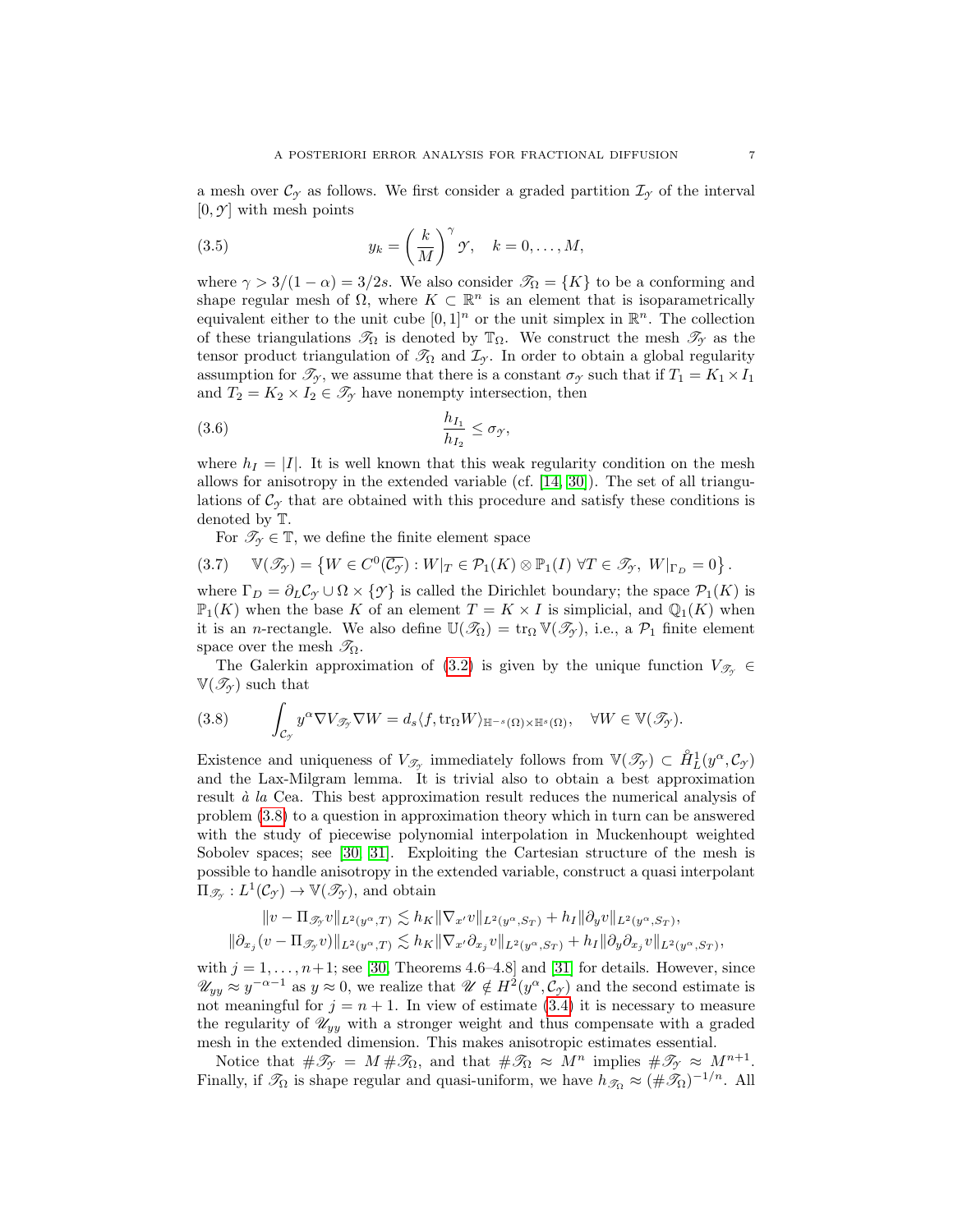these considerations allow us to obtain the following result; see [\[30,](#page-24-2) Theorem 5.4] and [\[30,](#page-24-2) Corollary 7.11].

<span id="page-7-1"></span>**Theorem 3.9** (a priori error estimate). Let  $\mathcal{T}_{\gamma} \in \mathbb{T}$  be a tensor product grid, which is quasi-uniform in  $\Omega$  and graded in the extended variable so that [\(3.5\)](#page-6-1) holds. If  $\mathbb{V}(\mathcal{I}_{\mathcal{I}})$  is defined by [\(3.7\)](#page-6-2) and  $V_{\mathcal{I}_{\mathcal{I}}} \in \mathbb{V}(\mathcal{I}_{\mathcal{I}})$  is the Galerkin approximation defined by [\(3.8\)](#page-6-0), then we have

$$
\|\mathscr{U}-V_{\mathscr{T}_{\mathscr{I}}}\|_{\hat{H}^1_L(y^\alpha,\mathcal{C})}\lesssim |\log(\#\mathscr{T}_{\mathscr{I}})|^s(\#\mathscr{T}_{\mathscr{I}})^{-1/(n+1)}\|f\|_{\mathbb{H}^{1-s}(\Omega)},
$$

where  $\mathcal{Y} \approx \log(\#\mathcal{I}_\mathcal{Y})$ . Alternatively, if u denotes the solution of [\(1.1\)](#page-0-0), then

$$
||u-V_{\mathscr{T}_{\mathcal{T}}}(\cdot,0)||_{\mathbb{H}^{s}(\Omega)}\lesssim |\log(\#\mathscr{T}_{\mathcal{T}})|^{s}(\#\mathscr{T}_{\mathcal{T}})^{-1/(n+1)}||f||_{\mathbb{H}^{1-s}(\Omega)}.
$$

<span id="page-7-2"></span>Remark 3.10 (domain and data regularity). The results of Theorem [3.9](#page-7-1) hold true only if  $f \in \mathbb{H}^{1-s}(\Omega)$  and the domain  $\Omega$  is such that  $(3.1)$  holds.

## <span id="page-7-0"></span>4. A posteriori error estimators: the search for a new approach

The function  $\mathscr{U}$ , solution of the  $\alpha$ -harmonic extension problem [\(1.2\)](#page-0-1), has a singular behavior on the extended variable  $y$ , which is compensated by considering anisotropic meshes in this direction as dictated by [\(3.5\)](#page-6-1). However, the solution  $\mathscr{U}$ , may also have singularities in the direction of the x'-variables and thus exhibit fractional regularity, which would not allow us to attain the almost optimal rate of convergence given by Theorem [3.9.](#page-7-1) In fact, as Remark [3.10](#page-7-2) indicates, it is necessary to require that  $f \in \mathbb{H}^{1-s}(\Omega)$  and that the domain has the property [\(3.1\)](#page-5-4) in order to have an almost optimal rate of convergence. If any of these two conditions fail singularities may develop in the direction of the  $x'$ -variables, whose characterization is as yet an open problem; see [\[30,](#page-24-2) § 6.3] for an illustration of this situation. The objective of this work is to derive a computable, efficient and, under suitable assumptions, reliable a posteriori error estimator for the finite element approximation of problem [\(3.2\)](#page-5-1) which can resolve such singularities via an adaptive algorithm.

Let us begin by exploring the standard approaches advocated in the literature. We will see that they fail, thereby justifying the need for a new approach, which we will develop in Section [5.](#page-8-0)

4.1. Residual estimators. Simply put, the so-called residual error estimators use the strong form of the local residual as an indicator of the error. To obtain the strong form of the equation, integration by parts is necessary. Let us consider an element  $T \in \mathcal{T}_{\gamma}$  and integrate by parts the term

$$
\int_T y^{\alpha}\nabla V_{\mathscr{T}_{\mathscr{T}}}\cdot\nabla W=\int_{\partial T}W y^{\alpha}\nabla V_{\mathscr{T}_{\mathscr{T}}}\cdot\nu-\int_T\mathrm{div}(y^{\alpha}\nabla V_{\mathscr{T}_{\mathscr{T}}})W,
$$

where  $\nu$  denotes the unit outer normal to T. Since  $\alpha \in (-1,1)$  the boundary integral is meaningless for  $y = 0$ . As we see, even the very first step (integration by parts) in the derivation of a residual a posteriori error estimator fails! At this point there is nothing left to do but to consider a different type of estimator.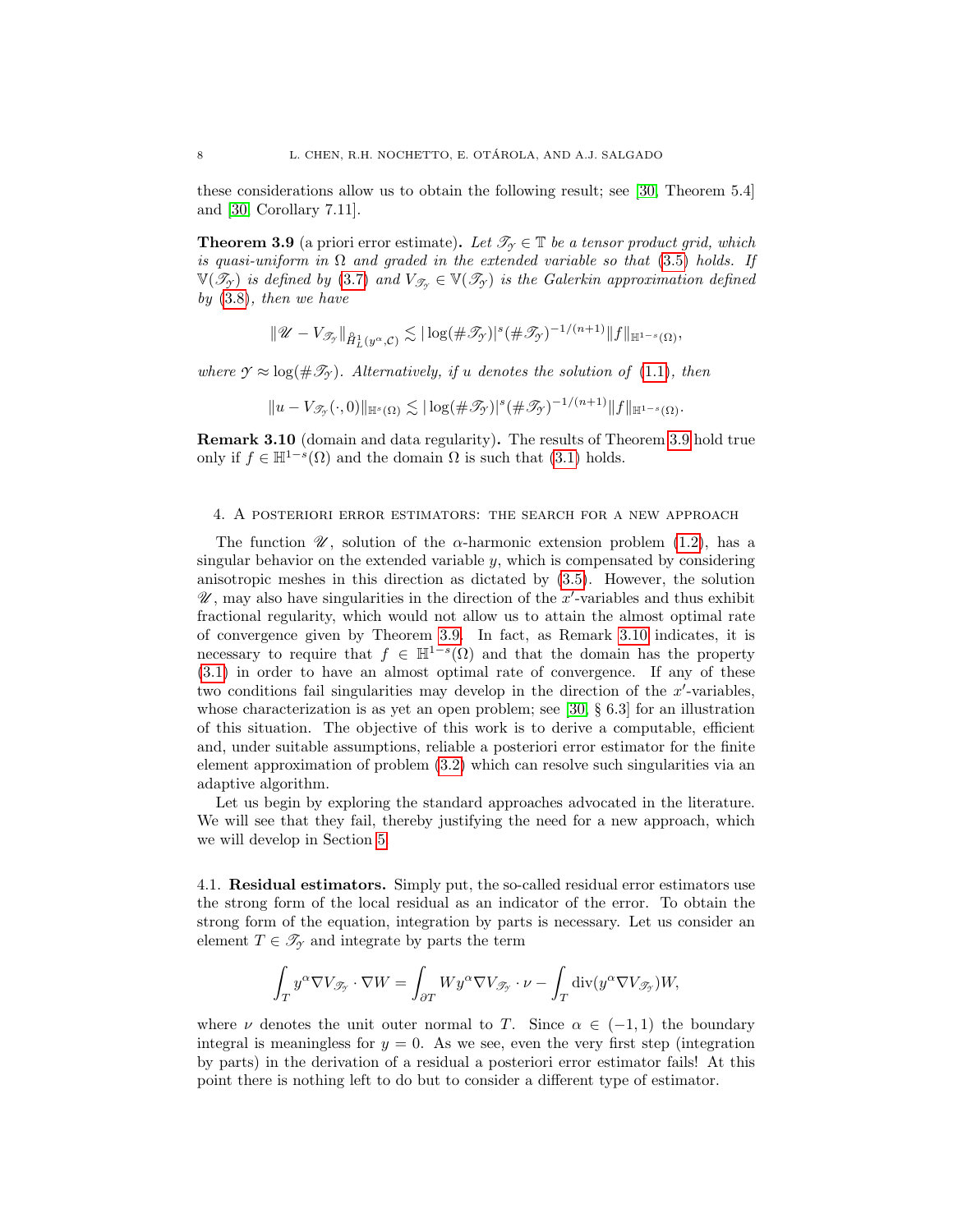

<span id="page-8-1"></span>FIGURE 1. Computational rate of convergence  $\#(\mathcal{T}_{\gamma})^{-s/2}$  for an isotropic adaptive algorithm, with  $n = 1$ ,  $s = 0.2$  and  $s = 0.6$ .

<span id="page-8-2"></span>4.2. Local problems on stars over isotropic refinements. Inspired in [\[2,](#page-23-6) [26\]](#page-24-11) we can construct, over shape regular meshes, a computable error estimator based on the solution of small discrete problems on stars. Its construction and analysis is similar to the developments of Section [5](#page-8-0) so we shall not dwell on this any further. Since we consider shape regular meshes, such estimator is equivalent to the error up to data oscillation without any additional conditions on the mesh. We have designed an adaptive algorithm driven by such a posteriori error estimator on shape regular meshes in [\[10,](#page-23-9) [26\]](#page-24-11), and here we illustrate its performance with a simple but revealing numerical example. We let  $\Omega = (0,1)$  and  $s \in (0,1)$ . The right hand side is  $f = \pi^{2s} \sin(\pi x')$ , so that  $u(x) = \sin(\pi x')$ , and the solution  $\mathscr U$  to [\(1.2\)](#page-0-1) is

$$
\mathscr{U}(x',y) = \frac{2^{1-s}\pi^s}{\Gamma(s)}\sin(\pi x')K_s(\pi y),
$$

where  $K_s$  denotes the modified Bessel function of the second kind; see [\[30,](#page-24-2) §2.4] for details. We point out that for the  $\alpha$ -harmonic extension we are solving a two dimensional problem so the optimal rate of convergence in the  $H^1(y^{\alpha}, \mathcal{C})$ -seminorm that we expect is  $\mathcal{O}(\#\mathscr{T}_{\mathcal{I}}^{-1/2})$ . Figure [1](#page-8-1) shows the experimental rate of convergence of this algorithm for the cases  $s = 0.2$  and  $s = 0.6$  which, as we see, is  $\mathcal{O}(\#\mathcal{F}_{\gamma}^{-s/2})$ and coincides with the one obtained with quasi-uniform refinement; see [\[30,](#page-24-2) § 5.1]. These numerical experiments show that adaptive isotropic refinement cannot be optimal, thus justifying the need to introduce cylindrical stars together with a new anisotropic error estimator.

### 5. A posteriori error estimators: cylindrical stars

<span id="page-8-0"></span>It has proven rather challenging to derive and analyze a posteriori error estimators over a fairly general anisotropic mesh. For this reason, we introduce an implementable geometric condition which will allow us to consider graded meshes in  $\Omega$  in order to compensate for possible singularities in the x'-variables, while preserving the anisotropy in the extended direction, necessary to retain optimal orders of approximation. We thus assume the following condition over the family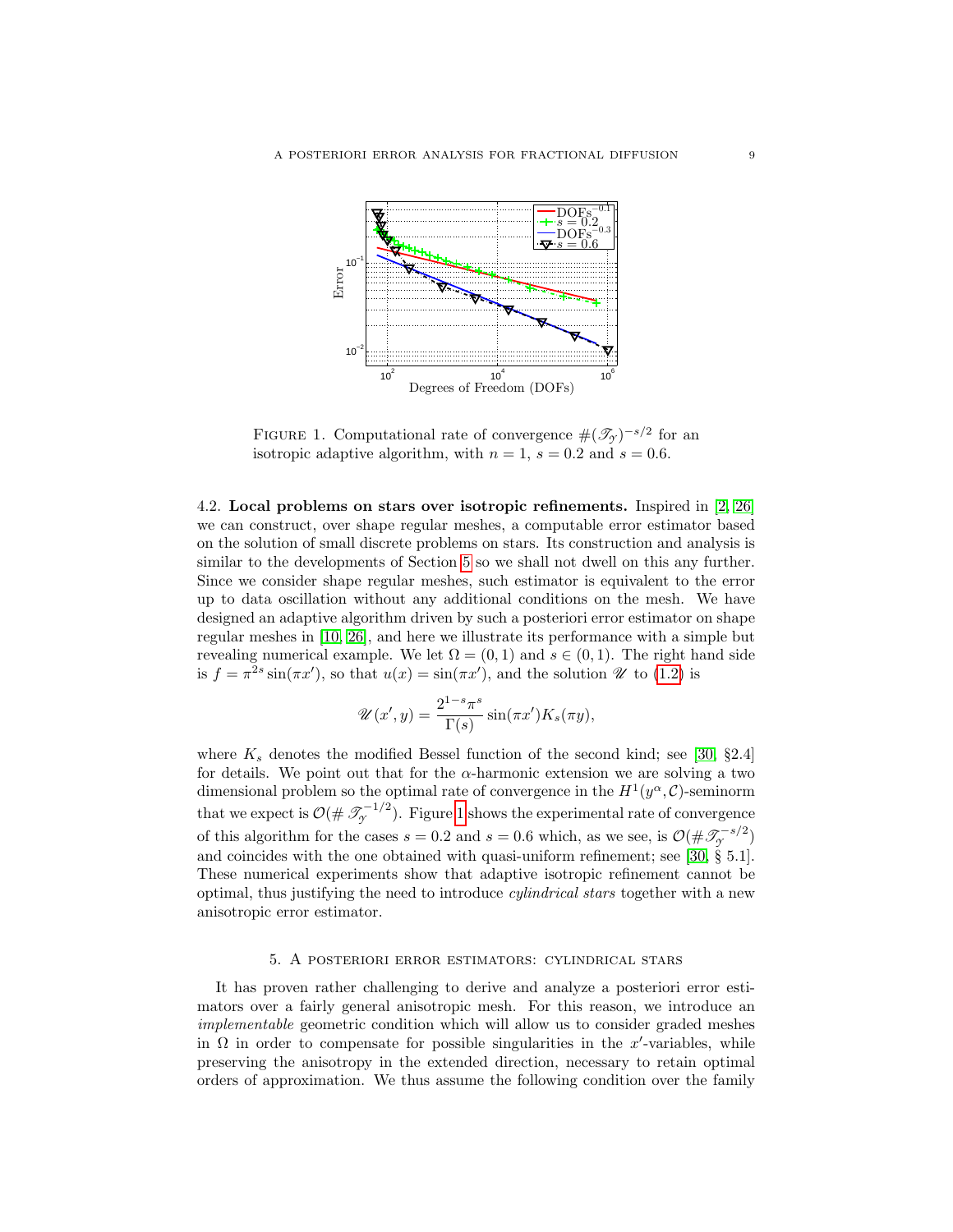of meshes T: there exists a positive constant  $C_{\mathbb{T}}$  such that for every mesh  $\mathscr{T}_{\gamma} \in \mathbb{T}$ 

<span id="page-9-2"></span>(5.1) h*<sup>Y</sup>* ≤ C<sup>T</sup> h<sup>z</sup> 0 ,

for all the interior nodes z' of  $\mathcal{I}_{\Omega}$ , where  $h_{\mathcal{I}}$  denotes the *largest* mesh size in the y direction, and  $h_{z'} \approx |S_{z'}|^{1/n}$ ; see § [5.1](#page-9-0) for the precise definition of  $h_{z'}$  and  $S_{z'}$ . We remark that this condition is satisfied in the case of quasi-uniform refinement in the variable  $x'$ , which is a consequence of the convexity of the function involved in [\(3.5\)](#page-6-1). In fact, a simple computation shows

<span id="page-9-1"></span>(5.2) 
$$
h_{\mathcal{Y}} = y_M - y_{M-1} = \frac{\mathcal{Y}}{M^{\gamma}}((M)^{\gamma} - (M-1)^{\gamma}) \leq \gamma \frac{\mathcal{Y}}{M},
$$

where  $\gamma > 3/(1 - \alpha) = 3/(2s)$ . We must reiterate that this mesh restriction is fully implementable. We refer the reader to Section [6](#page-16-0) for more details on this.

**Remark 5.3** (s-independent mesh grading). We point out that the term  $\gamma = \gamma(s)$ in [\(5.2\)](#page-9-1) deteriorates as s becomes small because  $\gamma > 3/2s$ . However, a modified mesh grading in the y-direction has been proposed in [\[12,](#page-23-10) §7.3], which does not change the ratio of degrees of freedom in  $\Omega$  and the extended dimension by more than a constant and provides a uniform bound with respect to  $s \in (0,1)$ , i.e.,  $h_{\gamma} \leq C\gamma/M$  where C does not depends on s.

<span id="page-9-0"></span>5.1. Preliminaries. Let us begin the discussion on a posteriori error estimation with some terminology and notation. Given a node z on the mesh  $\mathcal{T}_{\gamma}$ , we exploit the tensor product structure of  $\mathcal{I}_{\gamma}$ , and we write  $z = (z', z'')$  where  $z'$  and  $z''$  are nodes on the meshes  $\mathcal{T}_{\Omega}$  and  $\mathcal{I}_{\gamma}$  respectively.

Given a cell  $K \in \mathcal{T}_{\Omega}$ , we denote by  $\mathcal{N}(K)$  and  $\mathcal{N}(K)$  the set of nodes and interior nodes of  $K$ , respectively. We set

$$
\mathcal{N}(\mathcal{I}_{\Omega}) = \bigcup_{K \in \mathcal{I}_{\Omega}} \mathcal{N}(K), \qquad \mathcal{N}(\mathcal{I}_{\Omega}) = \bigcup_{K \in \mathcal{I}_{\Omega}} \mathcal{N}(K).
$$

Given  $T \in \mathcal{I}_{\gamma}$ , we define  $\mathcal{N}(T)$  and  $\mathcal{N}(T)$  accordingly, i.e., as the set of nodes and interior and Neumann nodes of T, respectively. Similarly, we define  $\mathcal{N}(\mathcal{I}_{\mathcal{I}})$  and  $\mathcal{N}(\mathcal{I}_{\mathcal{T}})$ . Any discrete function  $W \in \mathbb{V}(\mathcal{I}_{\mathcal{T}})$  is uniquely characterized by its nodal values on the set  $\mathcal{N}(\mathcal{I}_{\mathcal{F}})$ . Moreover, the functions  $\phi_z \in \mathbb{V}(\mathcal{I}_{\mathcal{F}})$ ,  $z \in \mathcal{N}(\mathcal{I}_{\mathcal{F}})$ , such that  $\phi_z(\mathbf{w}) = \delta_{z\mathbf{w}}$  for all  $\mathbf{w} \in \mathcal{N}(\mathcal{I}_\gamma)$  are the canonical basis of  $\mathbb{V}(\mathcal{I}_\gamma)$ , i.e.,

$$
W = \sum_{z \in \mathcal{X}(\mathcal{J}_y)} W(z) \phi_z.
$$

The functions  $\{\phi_z : z \in \mathcal{K}(\mathcal{I}_{\mathcal{I}})\}\$  are the so-called *shape functions* of  $\mathbb{V}(\mathcal{I}_{\mathcal{I}})$ . Analogously, given a node  $z' \in \mathcal{K}(\mathcal{I}_{\Omega})$ , we also consider the discrete functions  $\varphi_{z'} \in \mathbb{U}(\mathscr{T}_{\Omega}) = \text{tr}_{\Omega} \mathbb{V}(\mathscr{T}_{\gamma})$  defined by  $\varphi_{z'}(\mathbf{w}') = \delta_{z'\mathbf{w}'}$  for all  $\mathbf{w}' \in \mathcal{N}(\mathscr{T}_{\Omega})$ . The set  $\{\varphi_{z'} : z' \in \mathcal{N}(\mathcal{S}_{\Omega})\}\$ is the canonical basis of  $\mathbb{U}(\mathcal{S}_{\Omega})$ .

The shape functions  $\{\phi_z : z \in \mathcal{N}(\mathcal{I}_\gamma)\}\$  satisfy two properties which will prove useful in the sequel. First, we have the so-called partition of unity property, i.e.,

(5.4) 
$$
\sum_{z \in \mathcal{N}(\mathcal{S}_y)} \phi_z = 1 \text{ in } \bar{\mathcal{C}}_y.
$$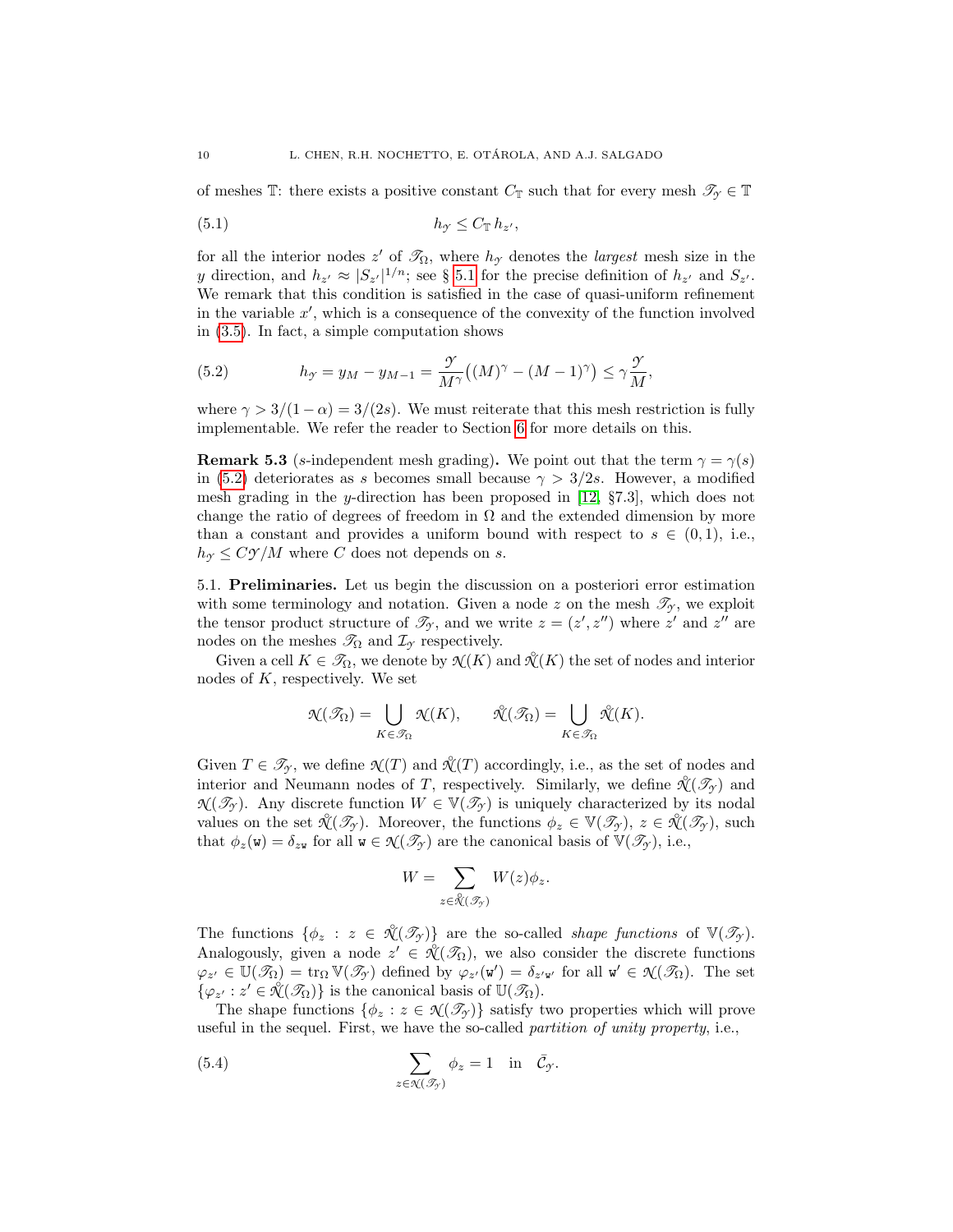Second, for any  $z \in \mathcal{K}(\mathcal{I}_{\mathcal{I}})$ , the corresponding shape function  $\phi_z$  belongs to  $\mathbb{V}(\mathcal{I}_{\mathcal{I}})$ whence we have the so-called *Galerkin orthogonality*, i.e.,

(5.5) 
$$
\int_{\mathcal{C}_{\mathcal{I}}} y^{\alpha} \nabla (v - V_{\mathcal{I}_{\mathcal{I}}}) \nabla \phi_z = 0.
$$

<span id="page-10-4"></span> $z'$ 

The partition of unity property also holds for the shape functions  $\{\varphi_{z'} : z' \in \mathbb{R}\}$  $\mathcal{N}(\mathscr{T}_{\Omega})\}$ :

<span id="page-10-3"></span>
$$
\sum_{\ell \in \mathcal{N}(\mathcal{I}_{\Omega})} \varphi_{z'} = 1 \quad \text{in } \bar{\Omega}.
$$

Given  $z' \in \mathcal{N}(\mathcal{I}_{\Omega})$  and the associated shape function  $\varphi_{z'}$ , we define the *extended* shape function  $\tilde{\varphi}_{z'}$  by  $\tilde{\varphi}_{z'}(x', y) = \varphi_{z'}(x') 1\!\!\!\mathbb{1}_{(0, \mathcal{Y})}(y)$ . These functions satisfy the following partition of unity property:

(5.6) 
$$
\sum_{z' \in \mathcal{N}(\mathcal{I}_{\Omega})} \tilde{\varphi}_{z'} = 1 \quad \text{in } \bar{\mathcal{C}}_{\mathcal{Y}}.
$$

Given  $z' \in \mathcal{N}(\mathcal{I}_{\Omega})$ , we define the *star* around  $z'$  as

$$
S_{z'} = \bigcup_{K \ni z'} K \subset \Omega,
$$

and the *cylindrical star* around  $z'$  as

$$
\mathcal{C}_{z'} := \bigcup \{ T \in \mathcal{I}_{\mathcal{Y}} : T = K \times I, \ K \ni z' \} = S_{z'} \times (0, \mathcal{Y}) \subset \mathcal{C}_{\mathcal{Y}}.
$$

Given an element  $K \in \mathcal{T}_{\Omega}$  we define its patch as  $S_K := \bigcup_{z' \in K} S_{z'}$ . For  $T \in \mathcal{T}_{\gamma}$  its patch  $S_T$  is defined similarly. Given  $z' \in \mathcal{N}(\mathcal{I}_\Omega)$  we define its *cylindrical patch as* 

$$
\mathcal{D}_{z'}:=\bigcup\{\mathcal{C}_z:z\in S_{z'}\}\subset\mathcal{C}_{\mathcal{Y}}.
$$

For each  $z' \in \mathcal{N}(\mathcal{I}_{\Omega})$  we set  $h_{z'} := \min\{h_K : z' \in K\}.$ 

<span id="page-10-0"></span>5.2. Local weighted Sobolev spaces. In order to define the local a posteriori error estimators we first need to define some local weighted Sobolev spaces.

**Definition 5.7** (local spaces). Given  $z' \in \mathcal{X}(\mathcal{I}_\Omega)$  and its associated cylindrical star  $\mathcal{C}_{z'}$ , we define

$$
\mathbb{W}(\mathcal{C}_{z'}) = \left\{ w \in H^1(y^{\alpha}, \mathcal{C}_{z'}) : w = 0 \text{ on } \partial \mathcal{C}_{z'} \setminus \Omega \times \{0\} \right\}.
$$

The space  $\mathbb{W}(\mathcal{C}_{z})$  defined above is Hilbert due to the fact that the weight  $|y|^{\alpha}$ belongs to the class  $A_2(\mathbb{R}^{n+1})$ ; see Definition [2.5.](#page-4-5) Moreover, as the following result shows, a weighted Poincaré-type inequality holds true and, consequently, the seminorm  $|||w|||_{\mathcal{C}_{z'}} = ||\nabla w||_{L^2(y^{\alpha}, \mathcal{C}_{z'})}$  defines a norm on  $\mathbb{W}(\mathcal{C}_{z'})$ ; see also [\[30,](#page-24-2) § 2.3].

<span id="page-10-2"></span>**Proposition 5.8** (weighted Poincaré inequality). Let  $z' \in \mathcal{X}(\mathcal{I}_{\Omega})$ . If the function  $w \in \mathbb{W}(\mathcal{C}_{z}),$  then we have

(5.9) 
$$
||w||_{L^2(y^{\alpha}, C_{z'})} \lesssim |||w|||_{C_{z'}}.
$$

Proof. By density [\[36,](#page-24-16) Corollary 2.1.6], it suffices to reduce the considerations to a smooth function w. Given  $x' \in S_{z'}$ , we have that  $w(x', \mathcal{Y}) = 0$  so that

<span id="page-10-1"></span>
$$
w(x', y) = -\int_y^y \partial_y w(x', \xi) \,d\xi.
$$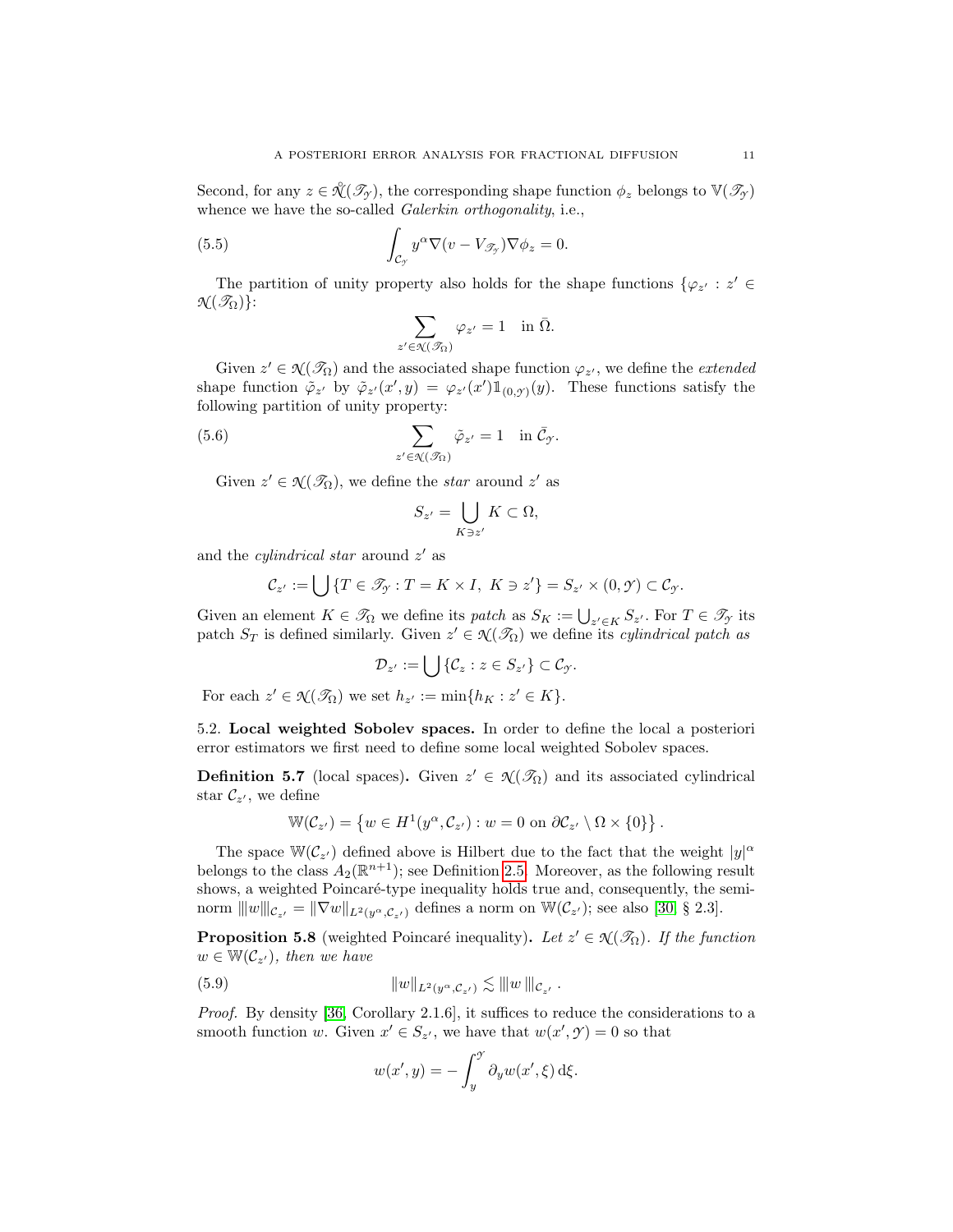Multiplying the expression above by  $|y|^{\alpha}$ , integrating over  $\mathcal{C}_{z'}$ , and using the Cauchy Schwarz inequality, we arrive at

$$
\begin{aligned} \int_{\mathcal{C}_{z'}} |y|^\alpha |w(x',y)|^2 \,\mathrm{d}x' \,\mathrm{d}y &\leq \int_{\mathcal{C}_{z'}} |y|^\alpha \left( \int_0^\gamma |\xi|^\alpha |\partial_y w(x',\xi)|^2 \,\mathrm{d}\xi \int_0^\gamma |\xi|^{-\alpha} \,\mathrm{d}\xi \right) \,\mathrm{d}x' \,\mathrm{d}y \\ &= \int_0^\gamma |y|^\alpha \,\mathrm{d}y \int_0^\gamma |\xi|^{-\alpha} \,\mathrm{d}\xi \int_{\mathcal{C}_{z'}} |\xi|^\alpha |\partial_y w(x',\xi)|^2 \,\mathrm{d}x' \,\mathrm{d}\xi \\ &\leq C_{2,|y|^\alpha} \mathcal{Y}^2 \int_{\mathcal{C}_{z'}} |y|^\alpha |\partial_y w(x',y)|^2 \,\mathrm{d}x' \,\mathrm{d}y, \end{aligned}
$$

where in the third inequality we used that  $y^{\alpha} \in A_2(\mathbb{R}^{n+1})$ . In conclusion,

$$
||w||_{L^2(y^{\alpha}, \mathcal{C}_{z'})} \lesssim \mathcal{Y} ||\partial_y w||_{L^2(y^{\alpha}, \mathcal{C}_{z'})},
$$

which is  $(5.9)$ .

**Remark 5.10** (anisotropic weighted Poincaré inequality). Let  $z' \in \mathcal{N}(\mathcal{I}_{\Omega})$ . If  $w \in \mathbb{W}(\mathcal{C}_{z'})$ , then by extending the one-dimensional argument in the proof of Proposition [5.8](#page-10-2) to a n-dimensional setting, we can also derive

$$
||w||_{L^2(y^{\alpha}, \mathcal{C}_{z'})} \lesssim h_{z'} ||\nabla_{x'} w||_{L^2(y^{\alpha}, \mathcal{C}_{z'})}.
$$

<span id="page-11-0"></span>5.3. An ideal a posteriori error estimator. Here we define an *ideal* a posteriori error estimator on anisotropic meshes which is not computable. However, it provides the intuition required to define a discrete and computable error indicator, as explained in  $\S$  [5.4.](#page-13-0) On the basis of assumption [\(5.1\)](#page-9-2), we prove that this ideal error estimator is equivalent to the error without any oscillation terms.

<span id="page-11-1"></span>Inspired by [\[2,](#page-23-6) [9,](#page-23-11) [26\]](#page-24-11) we define  $\zeta_{z'} \in \mathbb{W}(\mathcal{C}_{z'})$  to be the solution of

(5.11) 
$$
\int_{\mathcal{C}_{z'}} y^{\alpha} \nabla \zeta_{z'} \nabla \psi = d_s \langle f, \text{tr}_{\Omega} \psi \rangle_{\mathbb{H}^{-s}(\Omega) \times \mathbb{H}^s(\Omega)} - \int_{\mathcal{C}_{z'}} y^{\alpha} \nabla V_{\mathcal{F}_{\mathcal{F}}} \nabla \psi,
$$

for all  $\psi \in \mathbb{W}(\mathcal{C}_{z'})$ . The existence and uniqueness of  $\zeta_{z'} \in \mathbb{W}(\mathcal{C}_{z'})$  is guaranteed by the Lax–Milgram Lemma and the weighted Poincaré inequality of Proposition [5.8.](#page-10-2) The continuity of the right hand side of [\(5.11\)](#page-11-1), as a linear functional in  $\mathbb{W}(\mathcal{C}_{z'})$ , follows from [\(2.9\)](#page-4-4) and the Cauchy-Schwarz inequality. We then define the global error estimator

<span id="page-11-2"></span>(5.12) 
$$
\tilde{\mathscr{E}}_{\mathscr{T}_{\gamma}} = \left(\sum_{z' \in \mathcal{K}(\mathscr{T}_{\Omega})} \tilde{\mathscr{E}}_{z'}^{2}\right)^{1/2},
$$

in terms of the local error indicators

(5.13) 
$$
\tilde{\mathscr{E}}_{z'} = \| \zeta_{z'} \|_{\mathcal{C}_{z'}}.
$$

The properties of this ideal estimator are as follows.

<span id="page-11-6"></span>**Proposition 5.14** (ideal estimator). Let  $v \in \hat{H}_L^1(y^\alpha, \mathcal{C}_{\mathcal{I}})$  and  $V_{\mathcal{F}_{\mathcal{I}}} \in \mathbb{V}(\mathcal{F}_{\mathcal{I}})$  solve [\(3.2\)](#page-5-1) and [\(3.8\)](#page-6-0) respectively. Then, the ideal estimator  $\tilde{\mathscr{E}}_{\mathscr{F}_{\mathscr{F}}}$ , defined in [\(5.12\)](#page-11-2)–[\(5.13\)](#page-11-3), satisfies

<span id="page-11-3"></span>,

<span id="page-11-4"></span>(5.15) 
$$
\|\nabla(v - V_{\mathscr{T}_{\mathscr{T}}})\|_{L^2(y^{\alpha}, \mathcal{C}_{\mathscr{T}})} \lesssim \tilde{\mathscr{E}}_{\mathscr{T}_{\mathscr{T}}}
$$

and for all  $z' \in \mathcal{N}(\mathcal{S}_{\Omega})$ 

<span id="page-11-5"></span>(5.16) 
$$
\tilde{\mathscr{E}}_{z'} \leq \|\nabla(v - V_{\mathscr{T}_{\mathscr{T}}})\|_{L^2(y^{\alpha}, \mathcal{C}_{z'})}.
$$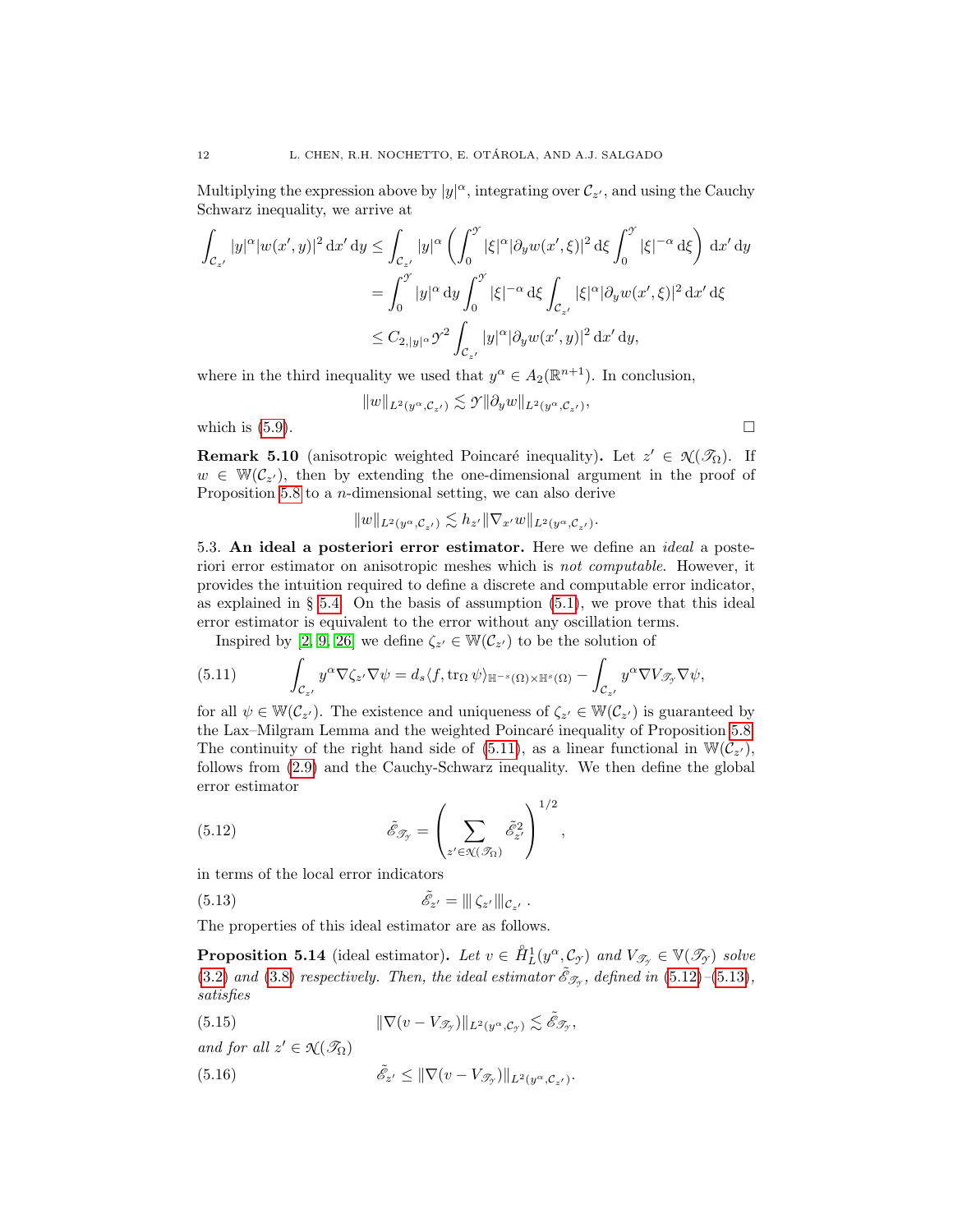*Proof.* If  $e_{\mathscr{T}_{\mathscr{T}}} := v - V_{\mathscr{T}_{\mathscr{T}}}$  denotes the error, then for any  $w \in \hat{H}_L^1(y^\alpha, \mathcal{C}_{\mathscr{T}})$  we have

$$
\int_{\mathcal{C}_{\mathcal{I}}} y^{\alpha} \nabla e_{\mathcal{I}_{\mathcal{I}}} \nabla w = d_{s} \langle f, \text{tr}_{\Omega} w \rangle_{\mathbb{H}^{-s}(\Omega) \times \mathbb{H}^{s}(\Omega)} - \int_{\mathcal{C}_{\mathcal{I}}} y^{\alpha} \nabla V_{\mathcal{I}_{\mathcal{I}}} \nabla w
$$
\n
$$
= d_{s} \langle f, \text{tr}_{\Omega}(w - W) \rangle_{\mathbb{H}^{-s}(\Omega) \times \mathbb{H}^{s}(\Omega)} - \int_{\mathcal{C}_{z'}} y^{\alpha} \nabla V_{\mathcal{I}_{\mathcal{I}}} \nabla (w - W)
$$
\n
$$
= \sum_{z' \in \mathcal{K}(\mathcal{I}_{\Omega})} d_{s} \langle f, \text{tr}_{\Omega}[(w - W) \tilde{\varphi}_{z'}] \rangle_{\mathbb{H}^{-s}(\Omega) \times \mathbb{H}^{s}(\Omega)} - \int_{\mathcal{C}_{z'}} y^{\alpha} \nabla V_{\mathcal{I}_{\mathcal{I}}} \nabla [(w - W) \tilde{\varphi}_{z'}]
$$

for any  $W \in V(\mathcal{T}_{\gamma})$ , where to derive the expression above we have used Galerkin orthogonality [\(5.5\)](#page-10-3) and the partition of the unity property [\(5.6\)](#page-10-4).

Notice that for each  $z' \in \mathcal{N}(\mathcal{S}_{\Omega})$  the function  $(w - W)\tilde{\varphi}_{z'} \in \mathbb{W}(\mathcal{C}_{z'})$ . Indeed, if  $z'$  is an interior node,

(5.17) 
$$
(w - W)\tilde{\varphi}_{z'}|_{\partial \mathcal{C}_{z'} \setminus \Omega \times \{0\}} = 0
$$

because of the vanishing property of the shape function  $\varphi_{z'}$  on  $\partial S_{z'}$  together with the fact that  $w = W = 0$  on  $\Omega \times \{\mathcal{Y}\}\$ ; otherwise, if z' is a Dirichlet node then  $w = W = 0$  on  $\partial \mathcal{C}_{z'}$ , and we get [\(5.17\)](#page-12-0).

Set  $W = \Pi_{\mathscr{T}_{\gamma}} w$ , where  $\Pi_{\mathscr{T}_{\gamma}}$  denotes the quasi-interpolation operator introduced in [\[30,](#page-24-2) § 4]. This yields a bound on  $\|(w - W)\tilde{\varphi}_{z'}\|_{\mathcal{C}_{z'}}$ , as follows:

<span id="page-12-0"></span>
$$
\begin{aligned} \|| (w - \Pi_{\mathscr{T}_{\mathcal{T}}} w) \tilde{\varphi}_{z'} \||_{\mathcal{C}_{z'}}^2 &\lesssim \int_{\mathcal{C}_{z'}} y^{\alpha} |\nabla (w - \Pi_{\mathscr{T}_{\mathcal{T}}} w)|^2 \tilde{\varphi}_{z'}^2 \\ &+ \int_{\mathcal{C}_{z'}} y^{\alpha} |w - \Pi_{\mathscr{T}_{\mathcal{T}}} w|^2 |\nabla_{x'} \tilde{\varphi}_{z'}|^2 &\lesssim \| |w| \|_{\mathcal{D}_{z'}}^2 \end{aligned}
$$

To bound the first term above we use the local stability of  $\Pi_{\mathscr{T}_{\gamma}}$  [\[30,](#page-24-2) Theorem 4.7] together with the fact that  $0 \leq \tilde{\varphi}_{z'} \leq 1$  for all  $x \in \mathcal{C}_{\mathcal{Y}}$ . For the second term we resort to the local approximation properties of  $\Pi_{\mathscr{T}_{\mathscr{T}}}\$  [\[30,](#page-24-2) Theorems 4.7 and 4.8]

<span id="page-12-1"></span>(5.18) 
$$
\int_{\mathcal{C}_{z'}} y^{\alpha} |w - \Pi_{\mathcal{S}_{\mathcal{Y}}} w|^2 |\nabla_{x'} \tilde{\varphi}_{z'}|^2 \lesssim \frac{1}{h_{z'}^2} \left( h_{z'}^2 \|\nabla_{x'} w\|_{L^2(\mathcal{D}_{z'}, y^{\alpha})}^2 + h_{\mathcal{Y}}^2 \|\partial_y w\|_{L^2(\mathcal{D}_{z'}, y^{\alpha})}^2 \right) \lesssim \|w\|_{\mathcal{D}_{z'}}^2,
$$

where we used that  $|\nabla_{x'} \tilde{\varphi}_{z'}| = |\nabla_{x'} \varphi_{z'}| \lesssim h_{z'}^{-1}$  together with [\(5.1\)](#page-9-2). Set  $\psi_{z'} = (w - \Pi_{\mathscr{T}_{\mathcal{Y}}} w)\tilde{\varphi}_{z'} \in \mathbb{W}(\mathcal{C}_{z'})$  as test function in [\(5.11\)](#page-11-1) to obtain

$$
\int_{\mathcal{C}_{\mathcal{I}}} y^{\alpha} \nabla e_{\mathcal{I}_{\mathcal{I}}} \nabla w = \sum_{z' \in \mathcal{N}(\mathcal{I}_{\Omega})} \int_{S_{z'}} y^{\alpha} \nabla \zeta_{z'} \nabla \psi_{z'} \lesssim \sum_{z' \in \mathcal{N}(\mathcal{I}_{\Omega})} ||\zeta_{z'}||_{\mathcal{C}_{z'}} |||w||_{\mathcal{D}_{z'}}
$$
  

$$
\lesssim \left(\sum_{z' \in \mathcal{N}(\mathcal{I}_{\Omega})} ||\zeta_{z'}||_{\mathcal{C}_{z'}}^2\right)^{1/2} ||\nabla w||_{L^2(\mathcal{C}_{\mathcal{I}}, y^{\alpha})} = \tilde{\mathcal{E}}_{\mathcal{I}_{\mathcal{I}}} ||\nabla w||_{L^2(\mathcal{C}_{\mathcal{I}}, y^{\alpha})},
$$

where we used that  $\|\psi_{z'}\|_{\mathcal{C}_{z'}} \lesssim \|\psi\|_{\mathcal{D}_{z'}}$  and the finite overlapping property of the stars  $S_{\perp}$ . Since w is arbitrary we obtain (5.15) stars  $S_{z'}$ . Since w is arbitrary we obtain [\(5.15\)](#page-11-4).

Finally, inequality [\(5.16\)](#page-11-5) is immediate:

$$
\tilde{\mathscr{E}}_{z'}^2 = ||\zeta_{z'}||_{\mathcal{C}_{z'}}^2 = \int_{\mathcal{C}_{z'}} y^\alpha \nabla \zeta_{z'} \nabla \zeta_{z'} = \int_{\mathcal{C}_{z'}} y^\alpha \nabla e_{\mathcal{S}_{\mathcal{T}}} \nabla \zeta_{z'} \le ||\nabla e_{\mathcal{S}_{\mathcal{T}}}||_{L^2(\mathcal{C}_{z'}, y^\alpha)} ||\zeta_{z'}||_{\mathcal{C}_{z'}}.
$$
\nThis concludes the proof

This concludes the proof.

.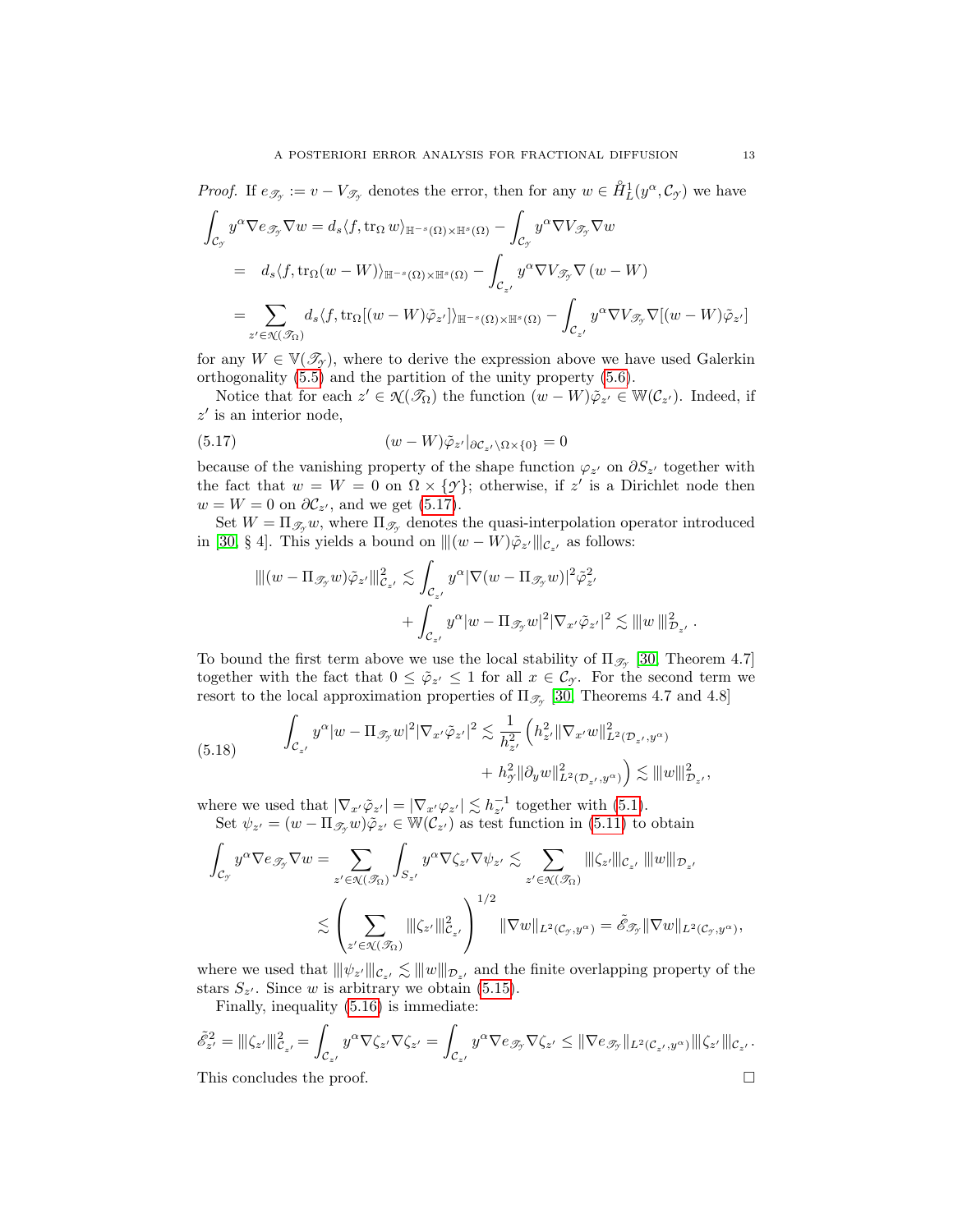Remark 5.19 (anisotropic meshes). Examining the proof of Proposition [5.14,](#page-11-6) we realize that a critical part of  $(5.18)$  consists of the application of inequality  $(5.1)$ , which we recall reads:  $h_{\mathcal{I}} \leq C_{\mathbb{T}} h_{z'}$  for all  $z' \in \mathcal{R}(\mathcal{I}_{\Omega})$ . Therefore, Proposition [5.14](#page-11-6) shows how the resolution of local problems on cylindrical stars allows for anisotropic meshes on the extended variable y and graded meshes in  $\Omega$ . The latter enables us to compensate possible singularities in the  $x'$ -variables.

<span id="page-13-5"></span>Remark 5.20 (relaxing the mesh condition). Owing to the anisotropy of the mesh, condition [\(5.1\)](#page-9-2) can be violated only near the top of the cylinder. Near the bottom of the cylinder, the size of the elements will be much smaller than  $h_{z'}$ . If one could prove that the error  $v - V_{\mathscr{T}_{\gamma}}$  decays exponentially (as the exact solution v does) an examination of the proof of Proposition [5.14](#page-11-6) reveals that condition [\(5.1\)](#page-9-2) can be removed. Proving this decay, however, requires local pointwise error estimates which are not availabe and are currently under investigation.

<span id="page-13-0"></span>5.4. A computable a posteriori error estimator. Although Proposition [5.14](#page-11-6) shows that the error estimator  $\tilde{\mathcal{E}}_{\mathcal{F}_{\mathcal{F}}}$  is ideal, it has an insurmountable drawback: for each node  $z' \in \mathcal{N}(\mathcal{I}_\Omega)$ , it requires knowledge of the exact solution  $\zeta_{z'}$  to the local problem [\(5.11\)](#page-11-1) which lies in the infinite dimensional space  $\mathbb{W}(\mathcal{C}_{z'})$ . This makes this estimator not computable. However, it provides intuition and establishes the basis to define a discrete and computable error estimator. To achieve this, let us now define local discrete spaces and local computable error indicators, on the basis of which we will construct our global error estimator.

<span id="page-13-4"></span>**Definition 5.21** (discrete local spaces). For  $z' \in \mathcal{X}(\mathcal{I}_{\Omega})$ , define the discrete space

$$
\mathcal{W}(\mathcal{C}_{z'}) = \left\{ W \in C^0(\bar{\mathcal{C}}_{\mathcal{Y}}) : W|_{T} \in \mathcal{P}_2(K) \otimes \mathbb{P}_2(I) \; \forall T = K \times I \in \mathcal{C}_{z'}, W|_{\partial \mathcal{C}_{z'} \setminus \Omega \times \{0\}} = 0 \right\}.
$$

where, if K is a quadrilateral,  $\mathcal{P}_2(K)$  stands for  $\mathbb{Q}_2(K)$  and, if K is a simplex,  $\mathcal{P}_2(K)$  corresponds to  $\mathbb{P}_2(K) \oplus \mathbb{B}(K)$  where  $\mathbb{B}(K)$  is the space spanned by a local cubic bubble function.

We then define the discrete local problems: for each cylindrical star  $\mathcal{C}_{z'}$  we define  $\eta_{z'} \in \mathcal{W}(\mathcal{C}_{z'})$  to be the solution of

<span id="page-13-2"></span>(5.22) 
$$
\int_{\mathcal{C}_{z'}} y^{\alpha} \nabla \eta_{z'} \nabla W = d_s \langle f, \text{tr}_{\Omega} W \rangle_{\mathbb{H}^{-s}(\Omega) \times \mathbb{H}^s(\Omega)} - \int_{\mathcal{C}_{z'}} y^{\alpha} \nabla V_{\mathcal{F}_{\mathcal{Y}}} \nabla W,
$$

for all  $W \in \mathcal{W}(\mathcal{C}_{z'})$ . We also define the global error estimator

<span id="page-13-1"></span>(5.23) 
$$
\mathcal{E}_{\mathcal{F}_{\mathcal{F}}} = \left(\sum_{z' \in \mathcal{N}(\mathcal{F}_{\Omega})} \mathcal{E}_{z'}^2\right)^{\frac{1}{2}},
$$

in terms of the local error indicators

<span id="page-13-3"></span>(5.24) 
$$
\mathscr{E}_{z'} = |||\eta_{z'}|||_{\mathcal{C}_{z'}}.
$$

We next explore the connection between the estimator [\(5.23\)](#page-13-1) and the error. We first prove a local lower bound for the error without any oscillation term and free of any constant.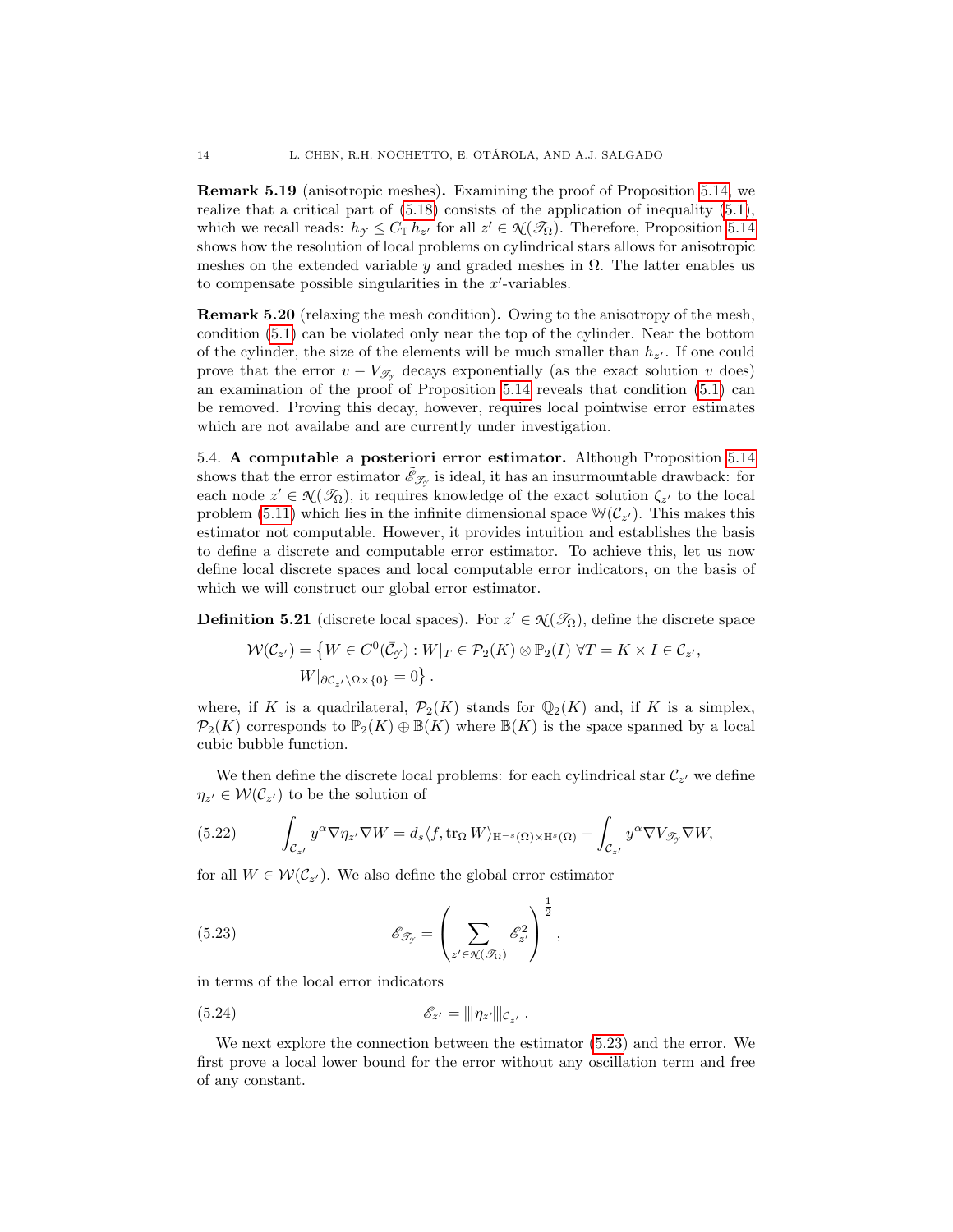**Theorem 5.25** (localized lower bound). Let  $v \in \hat{H}_L^1(y^\alpha, \mathcal{C}_{\gamma})$  and  $V_{\mathcal{T}_{\gamma}} \in V(\mathcal{T}_{\gamma})$ solve [\(3.2\)](#page-5-1) and [\(3.8\)](#page-6-0) respectively. Then, for any  $z' \in \mathcal{N}(\mathcal{I}_{\Omega})$ , we have

(5.26) 
$$
\mathscr{E}_{z'} \leq \|\nabla(v - V_{\mathscr{T}_{\mathscr{I}}})\|_{L^2(y^{\alpha}, \mathcal{C}_{z'})}.
$$

Proof. The proof repeats the arguments employed to obtain inequality [\(5.16\)](#page-11-5). Let  $z' \in \mathcal{N}(\mathcal{I}_{\Omega})$ , and let  $\eta_{z'}$  and  $\mathcal{E}_{z'}$  be as in [\(5.22\)](#page-13-2) and [\(5.24\)](#page-13-3). Then,

<span id="page-14-0"></span>
$$
\mathscr{E}_{z'}^2 = ||\eta_{z'}||_{\mathcal{C}_{z'}}^2 = \int_{\mathcal{C}_{z'}} y^{\alpha} \nabla \eta_{z'} \nabla \eta_{z'} = \int_{\mathcal{C}_{z'}} y^{\alpha} \nabla e_{\mathcal{I}_{\mathcal{T}}} \nabla \eta_{z'} \leq |||e_{\mathcal{I}_{\mathcal{T}}}|||e_{z'}|| \|\eta_{z'}|||e_{z'},
$$

which concludes the proof.  $\Box$ 

Remark 5.27 (strong efficiency). The oscillation and constant free lower bound [\(5.26\)](#page-14-0) implies a strong concept of efficiency: the relative size of  $\mathscr{E}_{z'}$  dictates mesh refinement regardless of fine structure of the data  $f$ , and thus works even in the pre-asymptotic regime.

To obtain an upper bound we first introduce, for every  $z' \in \mathcal{N}(\mathcal{I}_\Omega)$ , a linear operator  $\mathcal{M}_{z'} : \mathbb{W}(\mathcal{C}_{z'}) \to \mathcal{W}(\mathcal{C}_{z'})$  with the following properties for all  $w \in \mathbb{W}(\mathcal{C}_{z'})$ :

• For every cell  $K \in \mathscr{T}_{\Omega}$  such that  $K \subset S_{z'}$ 

<span id="page-14-1"></span>(5.28) 
$$
\int_{K \times \{0\}} (w - \mathcal{M}_{z'}w) = 0,
$$

<span id="page-14-3"></span>• For every cell  $T \subset \mathcal{C}_{z'}$  and every  $W \in \mathbb{V}(\mathscr{T}_{\mathcal{Y}})$ 

(5.29) 
$$
\int_T y^{\alpha} \nabla (w - \mathcal{M}_{z'} w) \nabla W = 0.
$$

• Stability

(5.30) 
$$
\|\mathcal{M}_{z'}w\|_{\mathcal{C}_{z'}} \lesssim \|\|w\|_{\mathcal{C}_{z'}},
$$

<span id="page-14-2"></span>where the hidden constant is independent of the discretization parameters but may depend on  $\alpha$ .

We next introduce the so-called *data oscillation*. For every  $z' \in \mathcal{X}(\mathcal{I}_{\Omega})$ , we define the local data oscillation as

<span id="page-14-4"></span>(5.31) 
$$
\qquad \qquad \text{osc}_{z'}(f)^2 := d_s h_{z'}^{2s} \|f - f_{z'}\|_{L^2(S_{z'})}^2
$$

where  $f_{z'}|_K \in \mathbb{R}$  is the average of f over K, i.e.,

$$
(5.32)\qquad \qquad f_{z'}|_K := \int_K f.
$$

The global data oscillation is defined as

(5.33) 
$$
\qquad \qquad \text{osc}_{\mathcal{I}_{\Omega}}(f)^2 := \sum_{z' \in \mathcal{N}(\mathcal{I}_{\Omega})} \text{osc}_{z'}(f)^2
$$

We also define the total error indicator

<span id="page-14-5"></span>(5.34) 
$$
\tau_{\mathscr{T}_{\Omega}}(V_{\mathscr{T}_{\mathscr{T}}},S_{z'}) := \left(\mathscr{E}_{z'}^2 + \mathsf{osc}_{z'}(f)^2\right)^{1/2} \quad \forall z' \in \mathcal{N}(\mathscr{T}_{\Omega}),
$$

which will be used to mark elements for refinement in the adaptive finite element method proposed in Section [6.](#page-16-0) Let  $\mathscr{K}_{\mathscr{T}_{\Omega}} = \{S_{z'} : z' \in \mathscr{N}(\mathscr{T}_{\Omega})\}\$ and, for any

.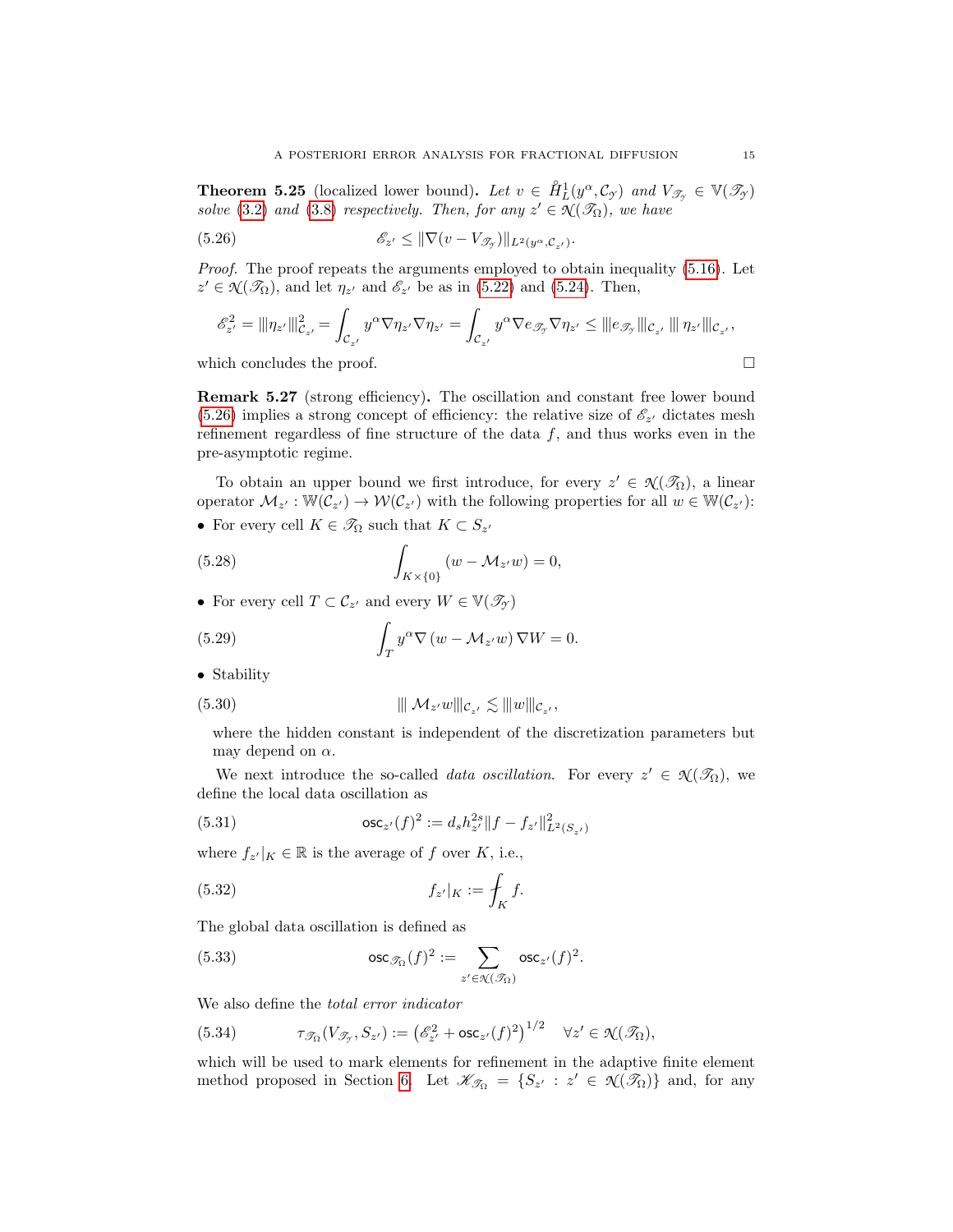$\mathscr{M} \subset \mathscr{K}_{\mathscr{T}_{\Omega}}$ , we set

<span id="page-15-0"></span>(5.35) 
$$
\tau_{\mathcal{I}_{\Omega}}(V_{\mathcal{I}_{\gamma}}, \mathscr{M}) := \left(\sum_{S_{z'} \in \mathscr{M}} \tau_{\mathcal{I}_{\Omega}}(V_{\mathcal{I}_{\gamma}}, S_{z'})^2\right)^{1/2}.
$$

With the aid of the operators  $\mathcal{M}_{z'}$  and under the assumption that  $(5.28)$ – $(5.30)$ hold, we can bound the error by the estimator, up to oscillation terms.

**Theorem 5.36** (global upper bound). Let  $v \in \hat{H}_L^1(\mathcal{C}_{\mathcal{I}}, y^\alpha)$  and  $V_{\mathcal{F}_{\mathcal{I}}} \in \mathbb{V}(\mathcal{F}_{\mathcal{I}})$  solve [\(3.2\)](#page-5-1) and [\(3.8\)](#page-6-0), respectively. If  $f \in L^2(\Omega)$  and [\(5.28\)](#page-14-1)–[\(5.30\)](#page-14-2) hold, then the total error estimator  $\tau_{\mathcal{I}_{\Omega}}(V_{\mathcal{I}_{\mathcal{T}}},\mathscr{K}_{\mathcal{I}_{\Omega}})$ , defined in [\(5.35\)](#page-15-0) satisfies

<span id="page-15-1"></span>(5.37) 
$$
\|\nabla(v-V_{\mathscr{T}_{\mathcal{Y}}})\|_{L^2(y^{\alpha},\mathcal{C}_{\mathcal{Y}})} \lesssim \tau_{\mathscr{T}_{\Omega}}(V_{\mathscr{T}_{\mathcal{Y}}},\mathscr{K}_{\mathscr{T}_{\Omega}}).
$$

*Proof.* Let  $e_{\mathscr{T}_{\mathscr{T}}} = v - V_{\mathscr{T}_{\mathscr{T}}}$  denote the error and let  $\psi_{z'} = (w - \Pi_{\mathscr{T}_{\mathscr{T}}} w) \tilde{\varphi}_{z'} \in \mathbb{W}(\mathcal{C}_{z'}),$ for any  $w \in \check{H}_L^1(y^\alpha, \mathcal{C}_{\gamma})$ , where  $\Pi_{\mathscr{T}_{\gamma}}$  is the quasi-interpolation operator introduced in [\[31,](#page-24-19) § 5]; recall the estimate  $\|\psi_{z'}\|_{\mathcal{C}_{z'}} \lesssim \|\omega\|_{\mathcal{D}_{z'}}$  obtained as part of the proof of Proposition [5.14,](#page-11-6) we have

$$
\int_{\mathcal{C}_{\mathcal{I}}} y^{\alpha} \nabla e_{\mathcal{I}_{\mathcal{I}}} \nabla w = \sum_{z' \in \mathcal{N}(\mathcal{I}_{\Omega})} \int_{\mathcal{C}_{z'}} y^{\alpha} \nabla e_{\mathcal{I}_{\mathcal{I}}} \nabla \psi_{z'}
$$
\n
$$
= \sum_{z' \in \mathcal{N}(\mathcal{I}_{\Omega})} \int_{\mathcal{C}_{z'}} y^{\alpha} \nabla e_{\mathcal{I}_{\mathcal{I}}} \nabla \mathcal{M}_{z'} \psi_{z'} - \sum_{z' \in \mathcal{N}(\mathcal{I}_{\Omega})} \int_{\mathcal{C}_{z'}} y^{\alpha} \nabla e_{\mathcal{I}_{\mathcal{I}}} \nabla (\psi_{z'} - \mathcal{M}_{z'} \psi_{z').}
$$

We now examine each term separately. First, for every  $z' \in \mathcal{N}(\mathcal{I}_\Omega)$  we have  $\mathcal{M}_{z'}\psi_{z'} \in \mathcal{W}(\mathcal{C}_{z'})$ , whence the definition of the discrete local problem [\(5.22\)](#page-13-2) yields

$$
\begin{aligned} \sum_{z' \in \mathcal{R}(\mathscr{T}_\Omega)} &\int_{\mathcal{C}_{z'}} y^\alpha \nabla e_{\mathscr{T}_{\mathcal{Y}}} \nabla \mathcal{M}_{z'} \psi_{z'} = \sum_{z' \in \mathcal{R}(\mathscr{T}_\Omega)} \int_{\mathcal{C}_{z'}} y^\alpha \nabla \eta_{z'} \nabla \mathcal{M}_{z'} \psi_{z'} \\ &\leq \left( \sum_{z' \in \mathcal{R}(\mathscr{T}_\Omega)} \mathscr{E}_{z'}^2 \right)^{1/2} \left( \sum_{z' \in \mathcal{R}(\mathscr{T}_\Omega)} \|\psi_{z'}\|_{\mathcal{C}_{z'}}^2 \right)^{1/2} \lesssim \mathscr{E}_{\mathscr{T}_{\mathcal{Y}}} \|\nabla w\|_{L^2(y^\alpha,\mathcal{C}_{\mathcal{Y}})}, \end{aligned}
$$

where in the last inequality we used the stability assumption [\(5.30\)](#page-14-2) of the operator  $\mathcal{M}_{z'}$ , the inequality  $|||\psi_{z'}|||_{\mathcal{C}_{z'}} \lesssim |||w||_{\mathcal{D}_{z'}}$ , and the finite overlapping property of the stars  $\mathcal{C}_{z'}$ .

Second, for any  $z' \in \mathcal{N}(\mathcal{I}_{\Omega})$ , we use the conditions [\(5.28\)](#page-14-1) and [\(5.29\)](#page-14-3) imposed on the operator  $\mathcal{M}_{z'}$  to derive

$$
\int_{\mathcal{C}_{z'}} y^{\alpha} \nabla e_{\mathcal{F}_{\mathcal{F}}} \nabla (\psi_{z'} - \mathcal{M}_{z'} \psi_{z'}) = d_s \int_{S_{z'}} (f - f_{z'}) \operatorname{tr}_{\Omega} (\psi_{z'} - \mathcal{M}_{z'} \psi_{z'}),
$$

where we used that  $\nabla V_{\mathcal{T}_{\mathcal{T}}}$  is constant on every T. Moreover, since  $f_{z'}$  is the  $L^2(S_{z'})$ projection onto piecewise constants of f we have that, for any  $\varrho$  such that  $\varrho|_K \in \mathbb{R}$ 

$$
\int_{S_{z'}} (f - f_{z'}) \operatorname{tr}_{\Omega}(\psi_{z'} - \mathcal{M}_{z'} \psi_{z'}) = \int_{S_{z'}} (f - f_{z'}) (\operatorname{tr}_{\Omega}(\psi_{z'} - \mathcal{M}_{z'} \psi_{z'}) - \varrho)
$$
\n
$$
\leq \|f - f_{z'}\|_{L^2(S_{z'})} \|\operatorname{tr}_{\Omega}(\psi_{z'} - \mathcal{M}_{z'} \psi_{z'}) - \varrho\|_{L^2(S_{z'})}
$$

After suitably choosing  $\rho$ , and using a standard interpolation-type estimate, we get

.

$$
\int_{S_{z'}} (f - f_{z'}) \operatorname{tr}_{\Omega}(\psi_{z'} - \mathcal{M}_{z'} \psi_{z'}) \lesssim h_{z'}^s \|f - f_{z'}\|_{L^2(S_{z'})} \|\operatorname{tr}_{\Omega}(\psi_{z'} - \mathcal{M}_{z'} \psi_{z'})\|_{\mathbb{H}^s(\Omega)}.
$$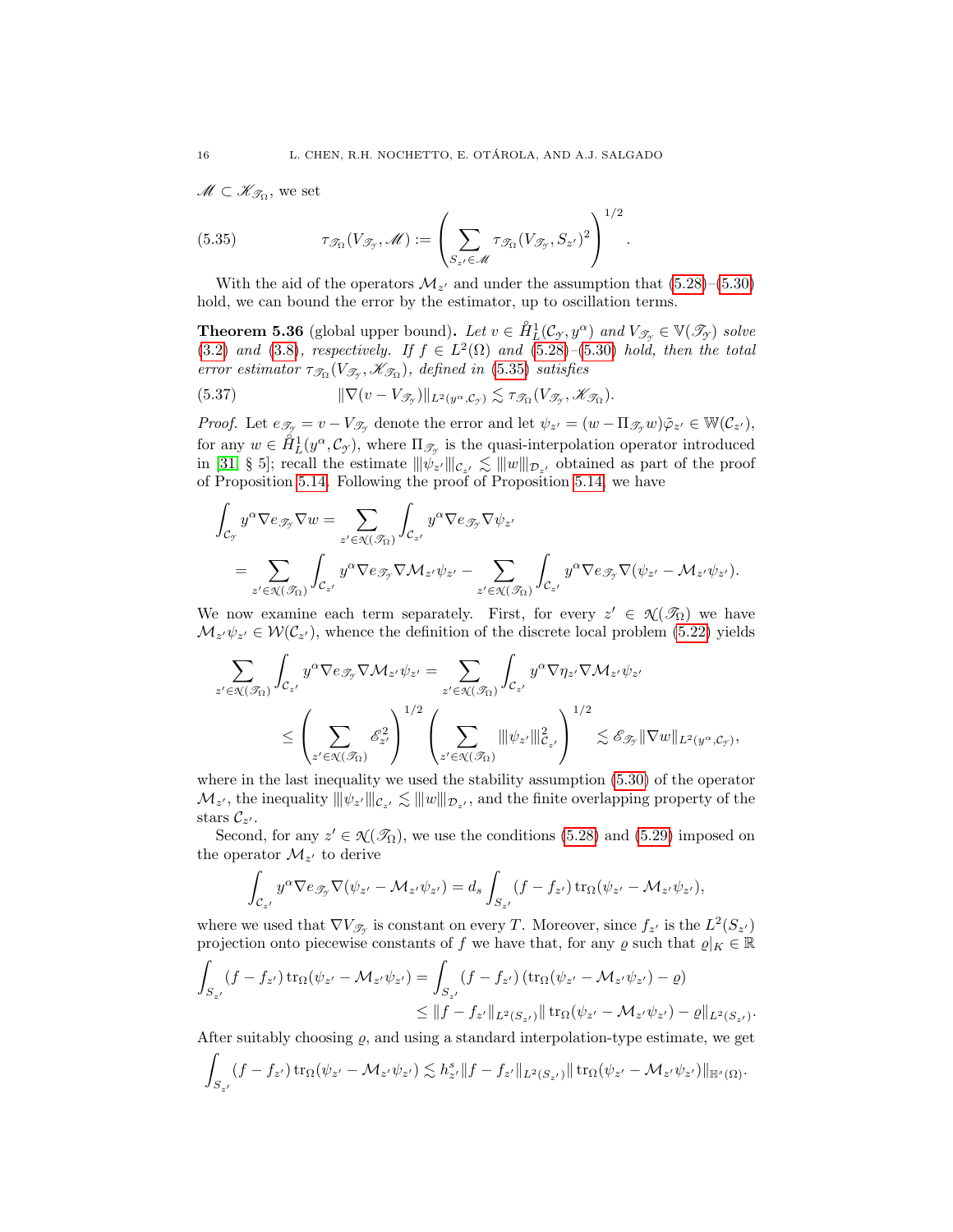Consequently,

$$
\begin{aligned}&\sum_{z'\in \operatorname{\mathsf{N}}(\mathscr{T}_\Omega)}\int_{\mathcal{C}_{z'}}y^\alpha\nabla e_{\mathscr{T}_{\operatorname{\mathsf{y}}}}\nabla(\psi_{z'}-\mathcal{M}_{z'}\psi_{z'})\leq\\&\sum_{z'\in \operatorname{\mathsf{N}}(\mathscr{T}_\Omega)}C_{\operatorname{tr}_\Omega}d_sh_{z'}^s\|f-f_{z'}\|_{L^2(S_{z'})}\,\|\psi_{z'}-\mathcal{M}_{z'}\psi_{z'}\|_{\mathcal{C}_{z'}}\lesssim\operatorname{osc}_{\mathscr{T}_\Omega}(f)\|\nabla w\|_{L^2(\mathcal{C}_{\operatorname{\mathsf{y}}},y^\alpha)},\end{aligned}
$$

where we applied the trace inequality [\(2.9\)](#page-4-4), the estimate [\(2.10\)](#page-4-3) on  $C_{\text{tr}_{\Omega}}$ , the sta-bility assumption [\(5.30\)](#page-14-2) of  $\mathcal{M}_{z'}$ , the bound  $||\psi_{z'}|||_{\mathcal{C}_{z'}} \lesssim |||w|||_{\mathcal{D}_{z'}}$ , and the finite overlapping property of the stars  $\mathcal{C}_{z'}$ .

Collecting the above estimates, we obtain the asserted bound  $(5.37)$ .

<span id="page-16-2"></span>**Remark 5.38** (role of oscillation). The Definition [5.21](#page-13-4) of  $W(C_{z})$  is meant to provide enough degrees of freedom for existence of the operator  $\mathcal{M}_{z'}$  satisfying  $(5.28)$ – $(5.30)$ . This leads to a *solution free* oscillation term  $(5.31)$ . Otherwise, if we were not able to impose [\(5.29\)](#page-14-3), then the oscillation [\(5.31\)](#page-14-4) should be supplemented by the term

$$
\mathsf{osc}_{z'}(V_{\mathscr{T}_{\mathscr{T}}}) := \|y^{\alpha} \nabla V_{\mathscr{T}_{\mathscr{T}}} - \boldsymbol{\sigma}_{z'}\|_{L^2(\mathcal{C}_{z'}, y^{-\alpha})},
$$

with  $\sigma_{z'}$  being the local average of  $y^{\alpha} \nabla V_{\mathscr{T}_{\gamma}}$ , for [\(5.37\)](#page-15-1) to be valid. This term cannot be guaranteed to be of higher order due to the presence of the weight  $y^{-\alpha}$ . In fact, computations show that, for  $s > \frac{1}{2}$  (or  $\alpha < 0$ ), the magnitude of  $\csc_z(V_{\mathscr{T}_{\gamma}})$ is of lower order than the actual error estimator  $\mathscr{E}_{z'}$  unless a stronger mesh grading in the extended direction is employed to control this term. This can be achieved, for instance, by taking the largest grading parameter  $\gamma$  in [\(3.5\)](#page-6-1) for  $\pm \alpha$ , namely  $\gamma > 3/(1 - |\alpha|)$ . Numerical experiments show no degradation of the convergence rate, expressed in terms of degrees of freedom, for the ensuing meshes  $\mathscr{T}_{\gamma}$  with stronger anisotropic refinement.

**Remark 5.39** (the operator  $\mathcal{M}_{z'}$ ). We are able to construct  $\mathcal{M}_{z'}$  satisfying [\(5.28\)](#page-14-1)– [\(5.29\)](#page-14-3), but proving [\(5.30\)](#page-14-2) requires  $h_K \leq h_I$  for all elements  $K \times I \in \mathscr{T}_{\mathcal{Y}}$ . Since this condition prevents the mesh  $\mathcal{T}_{\gamma}$  from being anisotropic, we do not report our construction here. In contrast to [\[26\]](#page-24-11), our construction requires the space  $\mathbb{P}_2(K)$  to be enriched with cubic bubbles  $\mathbb{B}(K)$ . On the other hand, the numerical experiments of Section [6](#page-16-0) provide consistent computational evidence that the upper bound [\(5.37\)](#page-15-1) is valid without  $\csc_{z'}(V_{\mathscr{T}_{\mathscr{T}}})$ , and thus indirect evidence of the existence of  $\mathcal{M}_{z'}$  with the requisite properties [\(5.28\)](#page-14-1)–[\(5.30\)](#page-14-2).

# <span id="page-16-1"></span>6. Numerical experiments

<span id="page-16-0"></span>Here we explore computationally the performance and limitations of the a posteriori error estimator introduced in §[5.4](#page-13-0) with a series of test cases. To do so, we start by formulating an adaptive finite element method (AFEM) based on iterations of the loop

 $(6.1)$  SOLVE  $\rightarrow$  ESTIMATE  $\rightarrow$  MARK  $\rightarrow$  REFINE.

6.1. Design of AFEM. The modules in [\(6.1\)](#page-16-1) are as follows:

• SOLVE: Given a mesh  $\mathcal{T}_{\gamma}$  we compute the Galerkin solution of [\(3.2\)](#page-5-1):

$$
V_{\mathscr{T}_{\gamma}} = \text{SOLVE}(\mathscr{T}_{\gamma}).
$$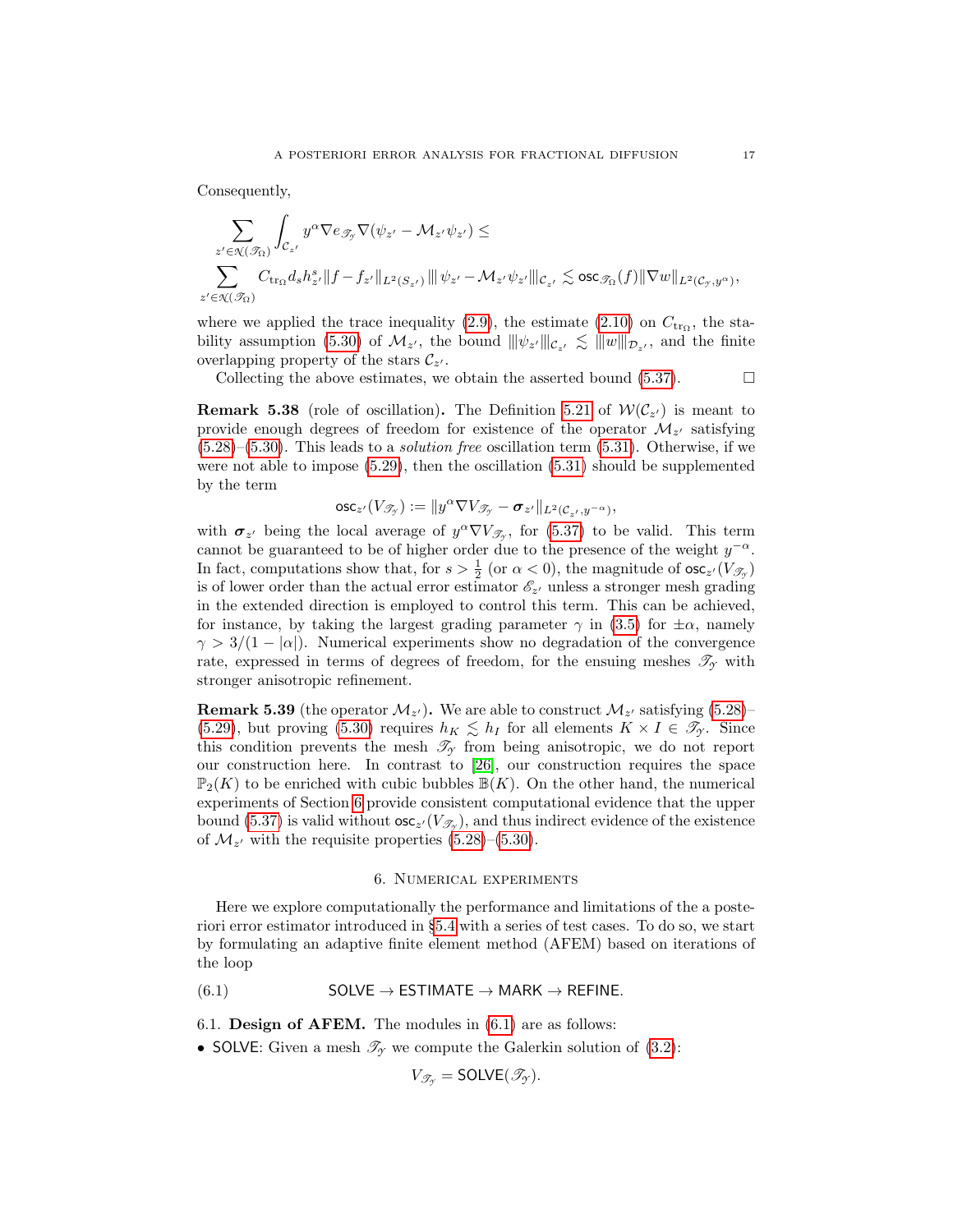• ESTIMATE: Given  $V_{\mathscr{T}_{Y}}$  we calculate the local error indicators [\(5.24\)](#page-13-3) and the local oscillations [\(5.31\)](#page-14-4) to construct the total error indicator of [\(5.34\)](#page-14-5):

 $\left\{\tau_{\mathscr{T}_{\Omega}}(V_{\mathscr{T}_{\mathscr{T}}},S_{z'})\right\}_{S_{z'}\in\mathscr{K}_{\mathscr{T}_{\Omega}}}$  = ESTIMATE( $V_{\mathscr{T}_{\mathscr{T}}},\mathscr{T}_{\mathscr{T}}$ ).

• MARK: Using the so-called Dörfler marking [\[13\]](#page-23-12) (bulk chasing strategy) with parameter  $0 < \theta \leq 1$ , we select a set

$$
\mathscr{M} = \text{MARK}(\{\tau_{\mathscr{T}_{\Omega}}(V_{\mathscr{T}_{\mathscr{T}}}, S_{z'})\}_{S_{z'} \in \mathscr{K}_{\Omega}}, V_{\mathscr{T}_{\mathscr{T}}}) \subset \mathscr{K}_{\mathscr{T}_{\Omega}}
$$

of minimal cardinality that satisfies

$$
\tau_{\mathscr{T}_{\Omega}}(V_{\mathscr{T}_{\mathscr{T}}},\mathscr{M}) \geq \theta \tau_{\mathscr{T}_{\Omega}}(V_{\mathscr{T}_{\mathscr{T}}},\mathscr{K}_{\mathscr{T}_{\Omega}}).
$$

• REFINE: We generate a new mesh  $\mathcal{T}'_{\Omega}$  by bisecting all the elements  $K \in \mathcal{T}_{\Omega}$ contained in  $\mathscr{M}$  based on the newest-vertex bisection method; see [\[29,](#page-24-20) [32\]](#page-24-21). We construct the mesh  $\mathcal{I}'_{\mathcal{I}}$  by the rule [\(3.5\)](#page-6-1), with a number of degrees of freedom  $M$  sufficiently large so that condition  $(5.1)$  holds and choosing the truncation parameter  $\mathcal{Y} \approx \log(\#\mathcal{I}_{\Omega})$  to balance the approximation and truncation errors; see [\[30,](#page-24-2) Remark 5.5]. This is attained by first creating a partition  $\mathcal{I}'_{\gamma}$  with  $M \approx (\#\mathscr{T}'_{\Omega})^{1/n}$  and checking [\(5.1\)](#page-9-2). If this condition is violated, we increase the number of points until we get the desired result. The new mesh

$$
\mathscr{T}'_{\gamma} = \mathsf{REFINE}(\mathscr{M}),
$$

is obtained as the tensor product of  $\mathcal{I}'_{\Omega}$  and  $\mathcal{I}'_{\gamma}$ .

6.2. **Implementation.** The AFEM [\(6.1\)](#page-16-1) is implemented within the MATLAB<sup>©</sup> software library  $iFEM$  [\[11\]](#page-23-13). The stiffness matrix of the discrete system  $(3.8)$  is assembled exactly, and the forcing boundary term is computed by a quadrature formula which is exact for polynomials of degree 4. The resulting linear system is solved by using the multigrid method with line smoother introduced and analyzed in [\[12\]](#page-23-10).

To compute the solution  $\eta_{z'}$  to the discrete local problem [\(5.22\)](#page-13-2), we loop around each node  $z' \in \mathcal{N}(\mathcal{I}_{\Omega})$ , collect data about the cylindrical star  $\mathcal{C}_{z'}$  and assemble the small linear system [\(5.22\)](#page-13-2) which is solved by the built-in direct solver of MATLAB©. All integrals involving only the weight and discrete functions are computed exactly, whereas those also involving data functions are computed elementwise by a quadrature formula which is exact for polynomials of degree 7.

Due to implementation restrictions of iFEM, in the MARK step we change the estimator from star-wise to element-wise as follows: We first scale the nodal-wise estimator as  $\mathscr{E}_{z'}^2/(\#S_{z'})$  and then, for each element  $K \in \mathscr{T}_{\Omega}$ , we compute

$$
\mathscr{E}_K^2 := \sum_{z' \in K} \mathscr{E}_{z'}^2.
$$

The scaling is introduced so that  $\sum_{K \in \mathcal{S}_\Omega} \mathscr{E}_K^2 = \sum_{z' \in \mathcal{X}(\mathcal{S}_\Omega)} \mathscr{E}_{z'}^2$ . The cell-wise data oscillation is now defined as

$$
{\rm osc}_K(f)^2:=d_sh_K^{2s}\|f-\bar{f}_K\|^2_{L^2(K)},
$$

where  $f_K$  denotes the average of f over the element K. This quantity is computed using a quadrature formula which is exact for polynomials of degree 7.

Unless specifically mentioned, all computations are done without explicitly enforcing the mesh restriction [\(5.1\)](#page-9-2), which shows that this is nothing but an artifact in our proofs; see Remark [5.20.](#page-13-5) How to remove this assumption is currently under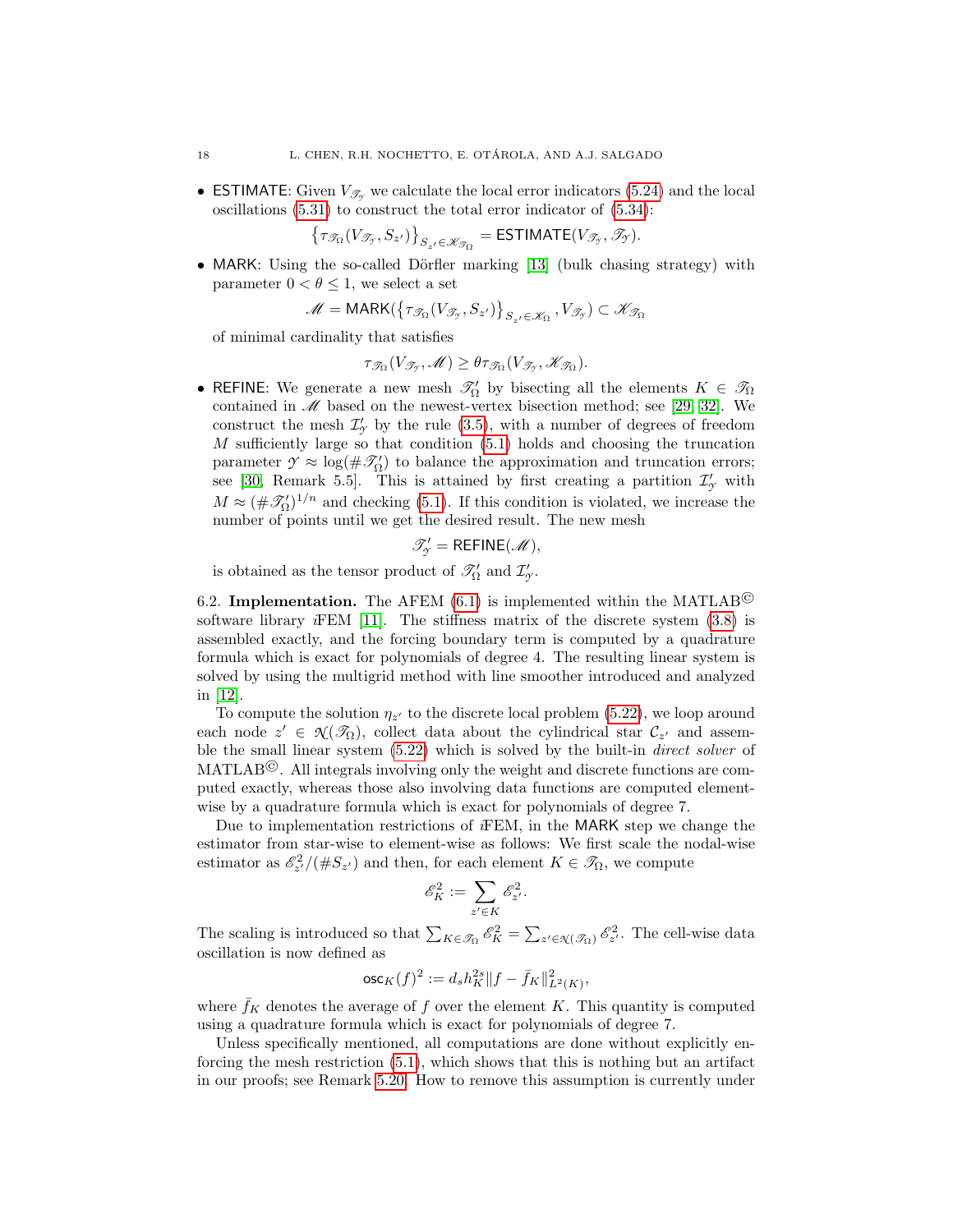investigation. Nevertheless, computations (not shown here for brevity) show that optimality is still retained if one imposes [\(5.1\)](#page-9-2).

For the cases where the exact solution to problem [\(3.8\)](#page-6-0) is available, the error is computed by using the identity

$$
\|\nabla(v-V_{\mathscr{T}_{\mathcal{T}}})\|_{L^2(y^{\alpha},\mathcal{C}_{\mathcal{T}})}^2 = d_s \int_{\Omega} f \operatorname{tr}_{\Omega}(v-V_{\mathscr{T}_{\mathcal{T}}}),
$$

which follows from Galerkin orthogonality and integration by parts. Thus, we avoid evaluating the singular/degenerate weight  $y^{\alpha}$  and reduce the computational cost. The right hand side of the equation above is computed by a quadrature formula which is exact for polynomials of degree seven. On the other hand, if the exact solution is not available, we introduce the energy

$$
E(w) = \frac{1}{2} \int_{\mathcal{C}_{\mathcal{Y}}} y^{\alpha} |\nabla w|^2 + d_s \langle f, \text{tr}_{\Omega} w \rangle_{\mathbb{H}^{-s}(\Omega) \times \mathbb{H}^s(\Omega)}.
$$

where  $w \in \hat{H}_L^1(y^\alpha, \mathcal{C}_{\gamma})$  and  $f \in \mathbb{H}^{-s}(\Omega)$ . Consequently, Galerkin orthogonality implies

$$
E(V_{\mathscr{T}_{\mathcal{Y}}})-E(v)=\frac{1}{2}\|\nabla(v-V_{\mathscr{T}_{\mathcal{Y}}})\|_{L^2(y^{\alpha},\mathcal{C}_{\mathcal{Y}})}^2,
$$

where  $v \in \hat{H}^1_L(y^\alpha, \mathcal{C}_{\mathcal{I}})$  and  $V_{\mathcal{I}_{\mathcal{I}}} \in \mathbb{V}(\mathcal{I}_{\mathcal{I}})$  denote the solution to problems [\(3.2\)](#page-5-1) and  $(3.8)$ , respectively. We remark that for a discrete function W the energy  $E(W)$  can be computed simply using a matrix-vector product. Then, an approximation of the error in the energy norm can be obtained by computing

$$
\left(2(E(V_{\mathscr{T}_{\mathcal{T}}})-E(V_{\mathscr{T}_{\mathcal{T}}^*}))\right)^{\frac{1}{2}},
$$

where  $V_{\mathscr{T}_{\mathscr{T}}^*}$  is the Galerkin approximation to v on a very fine grid  $\mathscr{T}_{\mathscr{T}}^*$ , which is obtained by a uniform refinement of the last adaptive mesh.

<span id="page-18-0"></span>6.3. Smooth and compatible data. The purpose of this numerical example is to show how the error estimator  $(5.23)$ – $(5.24)$  based on the solution of local problems on anisotropic cylindrical stars allows us to recover optimality of our AFEM. We recall that adaptive isotropic refinement cannot be optimal; see §[4.2.](#page-8-2) We consider  $\Omega = (0, 1)^2$  and  $f = \sin(2\pi x^1) \sin(2\pi x^2)$ . Then, the exact solution to [\(1.1\)](#page-0-0) is given by  $u(x^1, x^2) = 8^{-s} \pi^2 \sin(2\pi x^1) \sin(2\pi x^2)$ .

The asymptotic relation  $\|\nabla (\mathscr{U} - V_{\mathscr{T}_{\mathscr{Y}}})\|_{L^2(y^\alpha, \mathcal{C}_{\mathscr{Y}})} \approx \#(\mathscr{T}_{\mathscr{Y}})^{-1/3}$  is shown in Figure [2](#page-19-0) which illustrates the quasi-optimal decay rate of our AFEM driven by the error estimator  $(5.23)$ – $(5.24)$  for all choices of the parameter s considered. These examples show that anisotropy in the extended dimension is essential to recover optimality of our AFEM.

<span id="page-18-1"></span>6.4. Smooth but incompatible data. The numerical example presented in [\[30,](#page-24-2) §6.3] shows that the results of Theorem [3.9](#page-7-1) are sharp in the sense that the regularity  $f \in \mathbb{H}^{1-s}(\Omega)$  is indeed necessary to obtain an optimal rate of convergence with a quasiuniform mesh in the  $x'$ -direction. The heuristic explanation for this is that a certain compatibility between the data and the boundary condition is necessary. The results of [\[30,](#page-24-2) §6.3] also show that, in some simple cases, one can guess the nature of the singularity that is introduced by this incompatibility and a priori design a mesh that captures it, thus recovering the optimal rate of convergence. Evidently, this is not possible in all cases and here we show that the a posteriori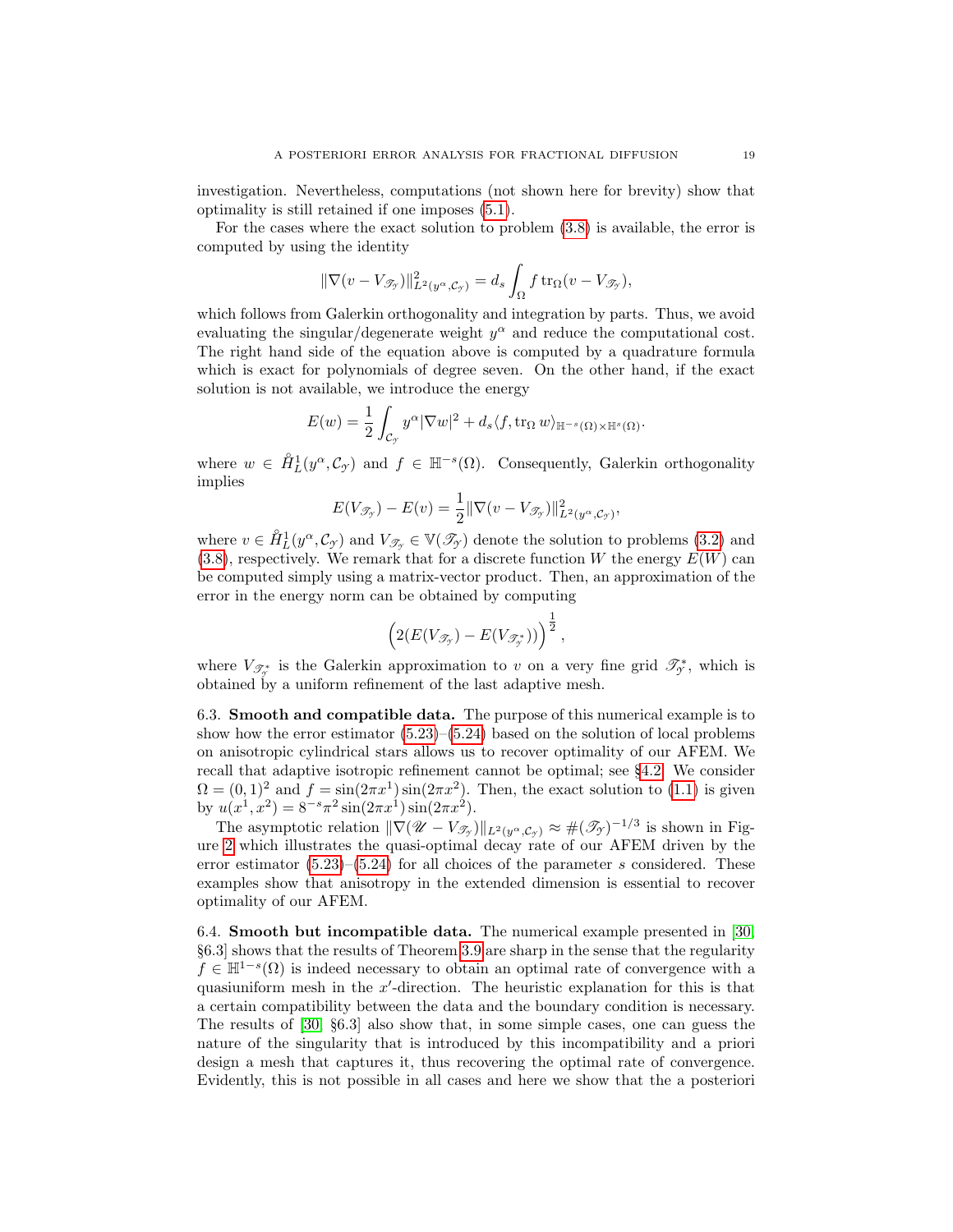

<span id="page-19-0"></span>Figure 2. Computational rate of convergence for our anisotropic AFEM on the smooth and compatible right hand side of § [6.3.](#page-18-0) We consider  $n = 2$  and  $s = 0.2, 0.4, 0.6$  and  $s = 0.8$ . The left panel shows the decrease of the error with respect to the number of degrees of freedom, whereas the right one that for the total error estimator. In all cases we recover the optimal rate  $\#(\mathcal{T}_{\gamma})^{-1/3}$ .

error estimator  $(5.23)$ – $(5.24)$  automatically produces a sequence of meshes that yield the optimal rate of convergence.

We consider  $\Omega = (0, 1)^2$  and  $f = 1$ . Then, for  $s < \frac{1}{2}$ , we have that  $f \notin \mathbb{H}^{1-s}(\Omega)$ whence we cannot invoke the results of Theorem [3.9.](#page-7-1) Nevertheless, as the results of Figure [3](#page-19-1) show, we recover the optimal rate of convergence.



<span id="page-19-1"></span>Figure 3. Computational rate of convergence for our anisotropic AFEM on the smooth but incompatible right hand side of § [6.4.](#page-18-1) We consider  $n = 2$  and  $s = 0.2, 0.4, 0.6$  and  $s = 0.8$ . The left panel shows the decrease of the error with respect to the number of degrees of freedom, whereas the right one that for the total error indicator. In all cases we recover the optimal rate  $#(\mathcal{T}_{\gamma})^{-1/3}$ . Notice that, for  $s < \frac{1}{2}$ , the right hand side  $f = 1 \notin \mathbb{H}^{1-s}(\Omega)$  and so a quasiuniform mesh in  $\Omega$  does not deliver the optimal rate of convergence [\[30,](#page-24-2) §6.3].

<span id="page-19-2"></span>6.5. L-shaped domain with compatible data. The result of Theorem [3.9](#page-7-1) relies on the assumption that the Laplace operator  $-\Delta_{x'}$  on  $\Omega$  supplemented with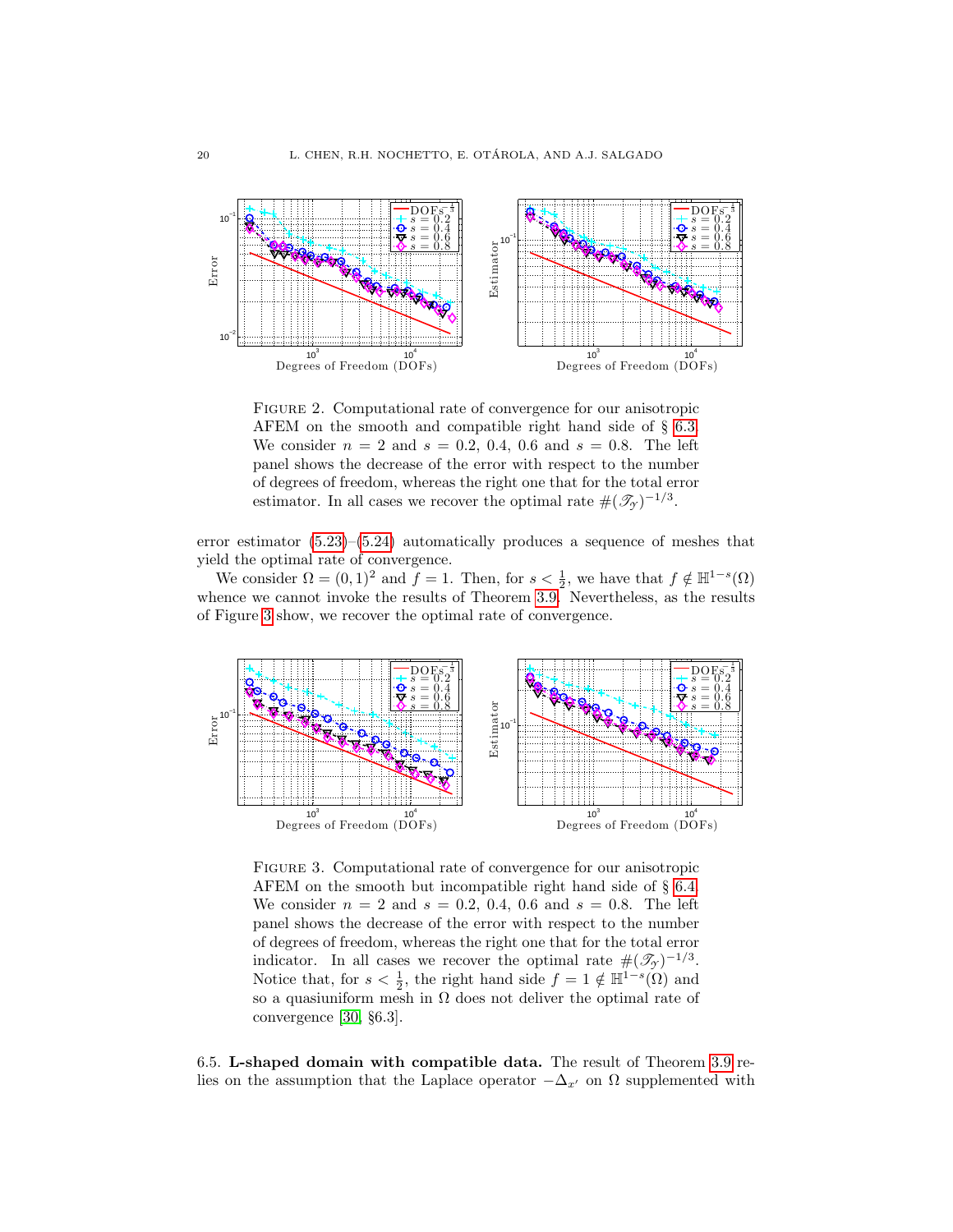Dirichlet boundary conditions possesses optimal smoothing properties, i.e., [\(3.1\)](#page-5-4). As it is well known [\[18\]](#page-24-18), [\(3.1\)](#page-5-4) holds when  $\Omega$  is a convex polyhedron. Let us then consider the case when this condition is not met.

We consider the classical L-shaped domain  $\Omega = (-1,1)^2 \setminus (0,1) \times (-1,0)$  and  $f = \sin(2\pi x^1)\sin(\pi x^2)$ , which is a smooth and compatible right hand side, i.e.,  $f =$ 0 on  $\partial\Omega$ , for all values of  $s \in (0,1)$ . The results of Figure [4](#page-20-0) show the experimental rates of convergence and confirm that our AFEM is able to capture the singularity that the reentrant corner in the domain introduces and recover the optimal rate of convergence. As the exact solution of this problem is not known, we compute the rate of convergence by comparing the computed solution with one obtained on a very fine mesh.



<span id="page-20-0"></span>Figure 4. Computational rate of convergence for our anisotropic AFEM on the smooth and compatible right hand side over an L-shaped domain of § [6.5.](#page-19-2) We consider  $n = 2$  and  $s = 0.2, 0.4, 0.6$ and  $s = 0.8$ . The left panel shows the decrease of the error with respect to the number of degrees of freedom, whereas the right one that for the total error indicator. In all cases we recover the optimal rate  $\#(\mathcal{T}_{\gamma})^{-1/3}$ . As the exact solution of this problem is not known, we compute the rate of convergence by comparing the computed solution with one obtained on a very fine mesh.

<span id="page-20-1"></span>6.6. L-shaped domain with incompatible data. Let us combine the singularity introduced by the data incompatibility of § [6.4](#page-18-1) and the reentrant corner explored in § [6.5.](#page-19-2) To do so, we again consider the L-shaped domain  $\Omega = (-1, 1)^2 \setminus (0, 1) \times (-1, 0)$ and  $f = 1$ . As the results of Figure [5](#page-21-0) show, we again recover the optimal rate of convergence for all possible cases of s. As the exact solution of this problem is not known, we compute the rate of convergence by comparing the computed solution with one obtained on a very fine mesh.

<span id="page-20-2"></span>We display some meshes in Figure [6.](#page-21-1) As expected, when  $s < \frac{1}{2}$  the data  $f = 1$  is incompatible with the equation and this causes a boundary layer on the solution. To capture it, the AFEM refines near the boundary. In contrast, when  $s > \frac{1}{2}$ the refinement is only near the reentrant corner, since there is no boundary layer anymore.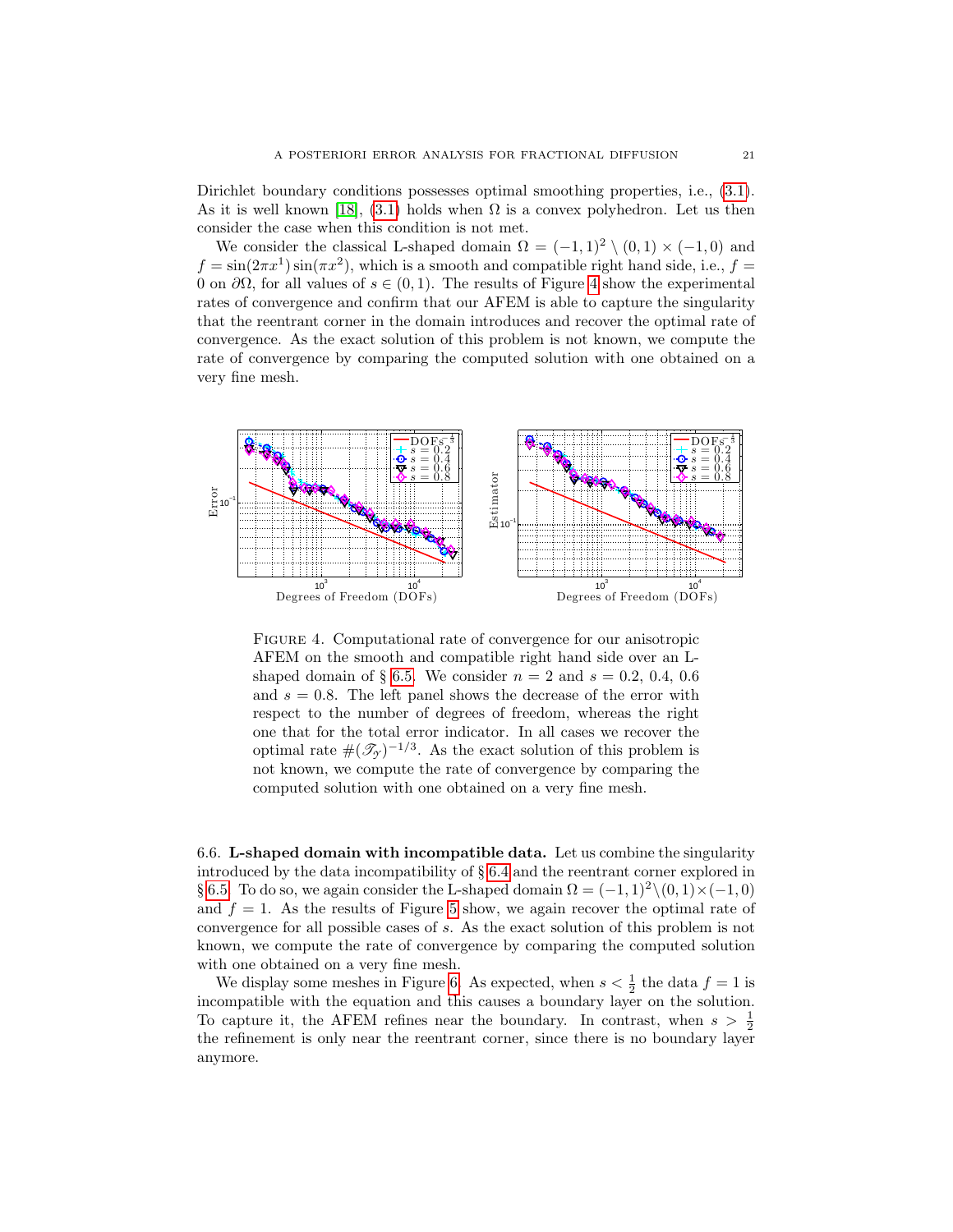

<span id="page-21-0"></span>Figure 5. Computational rate of convergence for our anisotropic AFEM on the smooth but incompatible right hand side over an L-shaped domain of § [6.6.](#page-20-1) We consider  $n = 2$  and  $s = 0.2, 0.4, 0.6$ and  $s = 0.8$ . The left panel shows the decrease of the error with respect to the number of degrees of freedom, whereas the right one that for the total error indicator. In all cases we recover the optimal rate  $\#(\mathcal{T}_{\gamma})^{-1/3}$ . As the exact solution of this problem is not known, we compute the rate of convergence by comparing the computed solution with one obtained on a very fine mesh.



<span id="page-21-1"></span>FIGURE 6. Adaptively graded mesh for an L-shaped domain with incompatible data (see § [6.6\)](#page-20-1):  $s = 0.2$  (left) and  $s = 0.8$  (right). As expected, when  $s < \frac{1}{2}$  the data  $f = 1$  is incompatible with the equation and this causes a boundary layer on the solution. To capture it, our AFEM refines near the boundary. In contrast, when  $s > \frac{1}{2}$  the refinement is only near the reentrant angle, since there is no boundary layer anymore.

6.7. Discontinuous coefficients. In this example we compute the fractional powers of a general elliptic operator with piecewise discontinuous coefficients. We invoke the formulas derived by Kellogg [\[19\]](#page-24-22) (see also [\[29,](#page-24-20) §5.4]) to construct an exact solution to the particular case:  $\Omega = (-1, 1)^2$ ,  $f = ((x^1)^2 - 1)((x^2)^2 - 1)$  and

$$
\mathcal{L}w = -\mathrm{div}_{x'}(A\nabla_{x'}w),
$$

with

$$
A = \begin{cases} \varrho \mathbb{I}, & x^1 x^2 > 0, \\ \mathbb{I}, & x^1 x^2 \le 0, \end{cases}
$$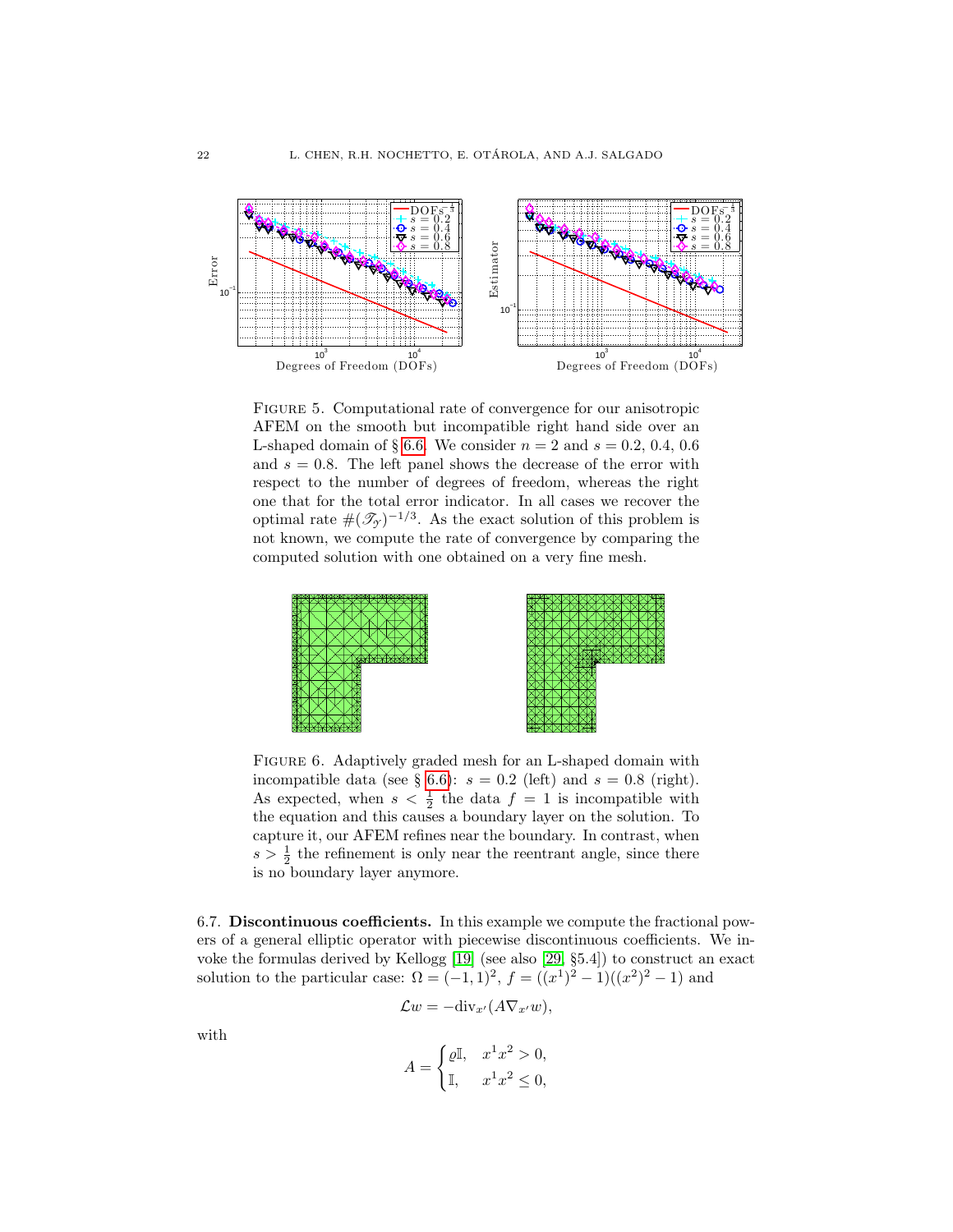where I denotes the identity tensor and  $\rho = 161.4476387975881$ . This problem is well known as a pathological case, where the solution is *barely in*  $H_0^1(\Omega)$ .

On the other hand, as the results of  $[30, 87]$  show, the problem: find u such that

$$
\mathcal{L}^s u = f, \text{ in } \Omega \qquad u|_{\partial \Omega} = 0
$$

also admits an extension, which can be discretized with the techniques and ideas presented in [\[30,](#page-24-2) §7]. We can also write an a posteriori error estimator based on cylindrical stars and design and adaptive loop. Figure [7](#page-22-0) demonstrates that the associated decay rate is optimal:  $(\mathcal{T}_{\gamma})^{-1/3}$  for all the considered cases.



<span id="page-22-0"></span>Figure 7. Computational rate of convergence for our anisotropic AFEM on the problem with discontinuous coefficients described in § [6.7.](#page-20-2) We consider  $n = 2$  and  $s = 0.2, 0.4, 0.6$  and  $s = 0.8$ . The left panel shows the decrease of the error with respect to the number of degrees of freedom, whereas the right one that for the total error indicator. In all cases we recover the optimal rate  $\#(\mathcal{T}_{\gamma})^{-1/3}$ . As the exact solution of this problem is not known, we compute the rate of convergence by comparing the computed solution with one obtained on a very fine mesh.

6.8. The role of oscillation. Let us explore the role of oscillation as discussed in Remark [5.38.](#page-16-2) We consider the same example as in § [6.6,](#page-20-1) but we set in Definition [5.21](#page-13-4)  $\mathcal{P}_2(K) = \mathbb{P}_2(K)$ . In this case the discrete local space  $\mathcal{W}(\mathcal{C}_{z'})$  does not have enough degrees of freedom to impose [\(5.29\)](#page-14-3). Consequently, in order to have [\(5.37\)](#page-15-1) the oscillation [\(5.31\)](#page-14-4) must be supplemented by the term

<span id="page-22-1"></span>(6.2) 
$$
\qquad \qquad \text{osc}_{z'}(V_{\mathscr{T}_{\mathscr{T}}}) = \|y^{\alpha}\nabla V_{\mathscr{T}_{\mathscr{T}}} - \sigma_{z'}\|_{L^2(\mathcal{C}_{z'},y^{-\alpha})},
$$

where  $\sigma_{z'}$  is the local average of  $y^{\alpha} \nabla V_{\mathscr{T}_{\mathcal{T}}}$ .

Figure [8](#page-23-14) shows the experimental rates of convergence obtained by our AFEM for the total error where the oscillation term  $(5.31)$  is supplemented with  $(6.2)$ . As we can see, especially for  $s = 0.8$ , the results are not optimal. To remedy this we notice that a graded mesh is able to capture the singular behavior of  $(6.2)$ . Indeed, the underlying weight in this expression is  $y^{-\alpha}$ , so that a grading parameter in [\(3.5\)](#page-6-1) of  $\gamma > 3/(1 - |\alpha|)$  would yield an optimal decay for [\(6.2\)](#page-22-1). For this reason, setting  $\gamma > 3/(1-|\alpha|)$ , we are able to obtain an optimal decay rates for both the error and the oscillation  $(6.2)$  and all values of s. The results shown in Figure [8](#page-23-14) confirm this.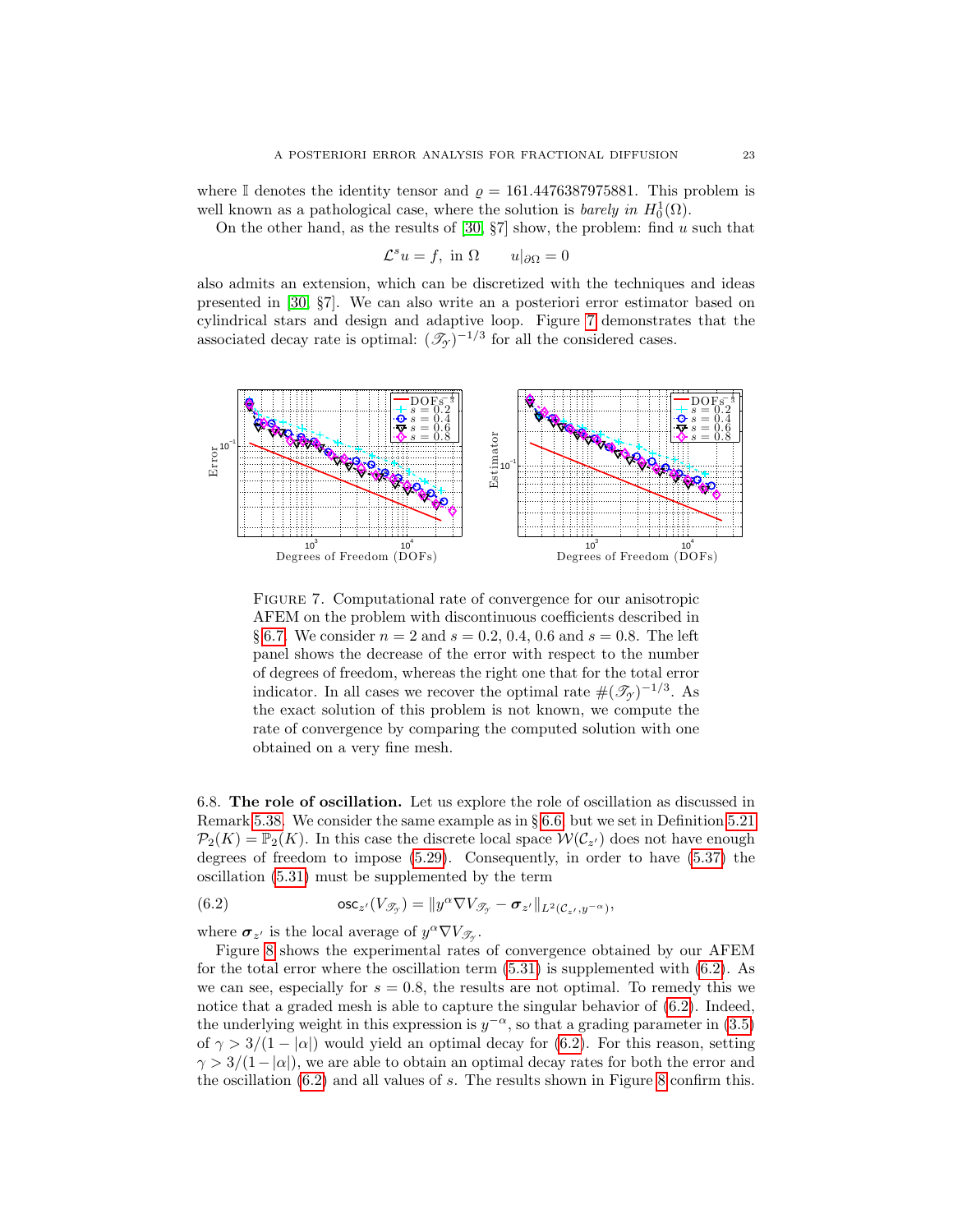

<span id="page-23-14"></span>FIGURE 8. Experimental rate of convergence for the example of § [6.6](#page-20-1) but with  $\mathcal{P}_2(K) = \mathbb{P}_2(K)$  in Definition [5.21.](#page-13-4) In this case, the oscillation  $(5.31)$  must be supplemented by  $(6.2)$  to attain an upper bound. The expression [\(6.2\)](#page-22-1) possesses a singularity and weight which cannot be captured with the mesh grading necessary for optimal approximation orders; this yields suboptimal decay rates (left figure). However, a graded mesh with  $\gamma > 3/(1 - |\alpha|)$  in [\(3.5\)](#page-6-1) gives optimal decay rates (right figure).

#### **REFERENCES**

- <span id="page-23-5"></span>[1] M. Ainsworth and J.T. Oden. A posteriori error estimation in finite element analysis. Pure and Applied Mathematics (New York). Wiley-Interscience, New York, 2000.
- <span id="page-23-6"></span>[2] I. Babuška and A. Miller. A feedback finite element method with a posteriori error estimation. I. The finite element method and some basic properties of the a posteriori error estimator. Comput. Methods Appl. Mech. Engrg., 61(1):1–40, 1987.
- <span id="page-23-4"></span>[3] I. Babuška and W.C. Rheinboldt. Error estimates for adaptive finite element computations. SIAM J. Numer. Anal., 15(4):736–754, 1978.
- <span id="page-23-2"></span>[4] C. Brändle, E. Colorado, A. de Pablo, and U. Sánchez. A concave–convex elliptic problem involving the fractional laplacian. Proceedings of the Royal Society of Edinburgh, Section: A Mathematics, 143:39–71, 2013.
- <span id="page-23-0"></span>[5] X. Cabré and Y. Sire. Nonlinear equations for fractional Laplacians ii: Existence, uniqueness and qualitative properties of solutions. arXiv:1111.0796v1, 2011.
- <span id="page-23-7"></span>[6] X. Cabré and J. Tan. Positive solutions of nonlinear problems involving the square root of the Laplacian. Adv. Math., 224(5):2052–2093, 2010.
- <span id="page-23-1"></span>[7] L. Caffarelli and L. Silvestre. An extension problem related to the fractional Laplacian. Comm. Part. Diff. Eqs., 32(7-9):1245–1260, 2007.
- <span id="page-23-3"></span>[8] A. Capella, J. Dávila, L. Dupaigne, and Y. Sire. Regularity of radial extremal solutions for some non-local semilinear equations. Comm. Part. Diff. Eqs., 36(8):1353–1384, 2011.
- <span id="page-23-11"></span>[9] C. Carstensen and S.A. Funken. Fully reliable localized error control in the FEM. SIAM J. Sci. Comput., 21(4):1465–1484 (electronic), 1999/00.
- <span id="page-23-9"></span>[10] J.M. Cascón and R.H. Nochetto. Quasioptimal cardinality of AFEM driven by nonresidual estimators. IMA J. Numer. Anal., 32(1):1–29, 2012.
- <span id="page-23-13"></span>[11] L. Chen. iFEM: An integrated finite element methods package in matlab. Technical report, University of California at Irvine, 2009.
- <span id="page-23-10"></span>[12] L. Chen, R.H. Nochetto, E. Otárola, and A.J. Salgado. Multilevel methods for nonuniformly elliptic operators. arXiv:1403.4278, 2014.
- <span id="page-23-12"></span>[13] W. Dörfler. A convergent adaptive algorithm for Poisson's equation. SIAM J. Numer. Anal., 33(3):1106–1124, 1996.
- <span id="page-23-8"></span>[14] R.G. Durán and A.L. Lombardi. Error estimates on anisotropic  $Q_1$  elements for functions in weighted Sobolev spaces. Math. Comp., 74(252):1679-1706 (electronic), 2005.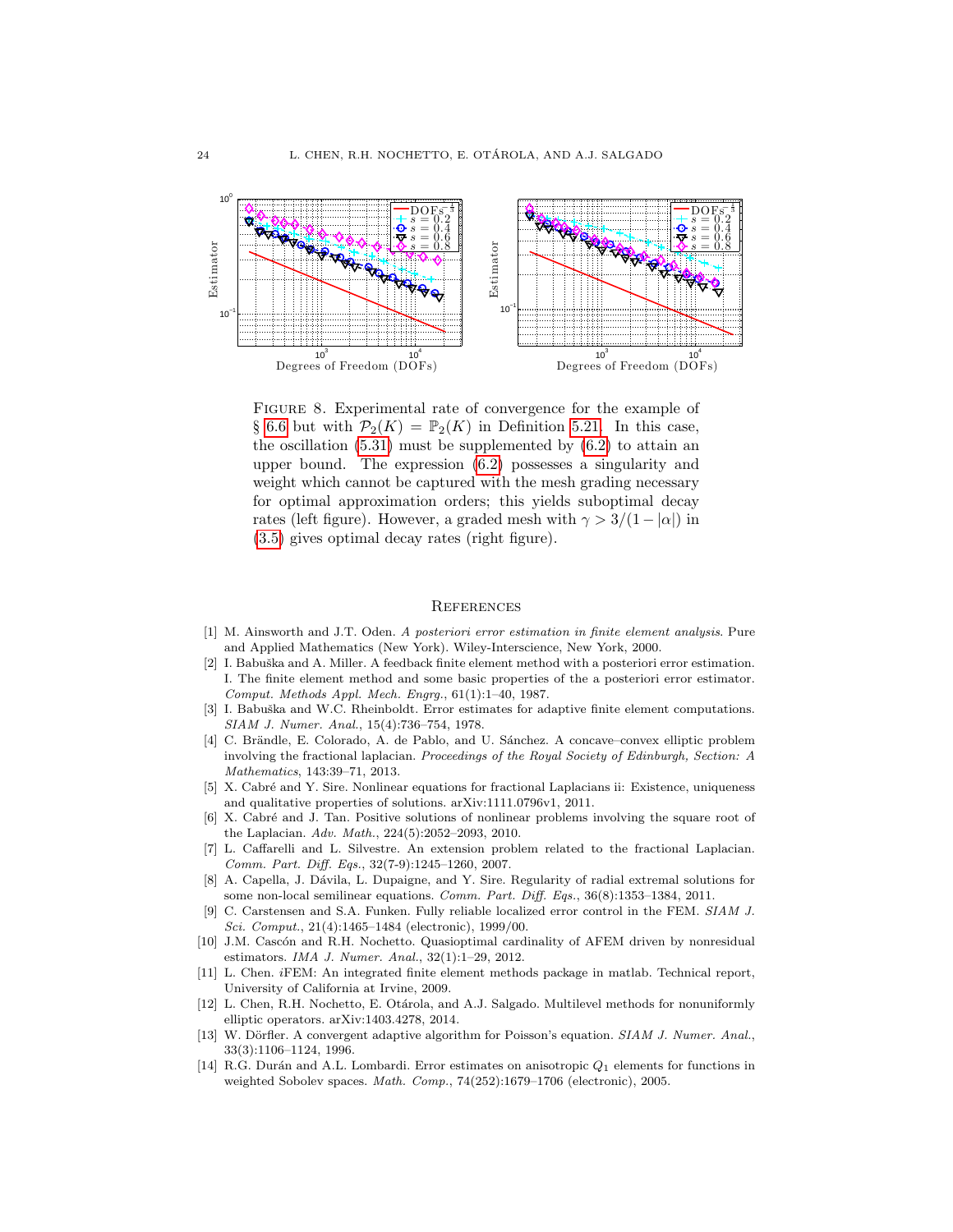- <span id="page-24-13"></span>[15] E. B. Fabes, C.E. Kenig, and R.P. Serapioni. The local regularity of solutions of degenerate elliptic equations. Comm. Part. Diff. Eqs., 7(1):77–116, 1982.
- <span id="page-24-10"></span>[16] L. Formaggia and S. Perotto. Anisotropic error estimates for elliptic problems. Numer. Math., 94(1):67–92, 2003.
- <span id="page-24-14"></span>V. Gol'dshtein and A. Ukhlov. Weighted Sobolev spaces and embedding theorems. Trans. Amer. Math. Soc., 361(7):3829–3850, 2009.
- <span id="page-24-18"></span>[18] P. Grisvard. Elliptic problems in nonsmooth domains, volume 24 of Monographs and Studies in Mathematics. Pitman (Advanced Publishing Program), Boston, MA, 1985.
- <span id="page-24-22"></span>[19] R.B. Kellog. On the Poisson equation with intersecting interfaces. Applicable Anal., 4:101– 129, 1974/75.
- <span id="page-24-17"></span>[20] A. Kufner and B. Opic. How to define reasonably weighted Sobolev spaces. Comment. Math. Univ. Carolin., 25(3):537–554, 1984.
- <span id="page-24-5"></span>[21] G. Kunert. An a posteriori residual error estimator for the finite element method on anisotropic tetrahedral meshes. Numer. Math., 86(3):471–490, 2000.
- <span id="page-24-7"></span>[22] G. Kunert. A local problem error estimator for anisotropic tetrahedral finite element meshes. SIAM J. Numer. Anal., 39(2):668–689 (electronic), 2001.
- <span id="page-24-6"></span>[23] G. Kunert and R. Verfürth. Edge residuals dominate a posteriori error estimates for linear finite element methods on anisotropic triangular and tetrahedral meshes. Numer. Math., 86(2):283–303, 2000.
- <span id="page-24-0"></span>[24] N.S. Landkof. Foundations of modern potential theory. Springer-Verlag, New York, 1972.
- <span id="page-24-12"></span>[25] J.-L. Lions and E. Magenes. Non-homogeneous boundary value problems and applications. Vol. I. Springer-Verlag, New York, 1972.
- <span id="page-24-11"></span>[26] P. Morin, R.H. Nochetto, and K.G. Siebert. Local problems on stars: a posteriori error estimators, convergence, and performance. Math. Comp., 72(243):1067-1097, 2003.
- <span id="page-24-15"></span>[27] B. Muckenhoupt. Weighted norm inequalities for the Hardy maximal function. Trans. Amer. Math. Soc., 165:207–226, 1972.
- <span id="page-24-8"></span>[28] S. Nicaise. A posteriori error estimations of some cell centered finite volume methods for diffusion-convection-reaction problems. SIAM J. Numer. Anal., 44(3):949–978, 2006.
- <span id="page-24-20"></span>[29] R. H. Nochetto and A. Veeser. Primer of adaptive finite element methods. In Multiscale and adaptivity: modeling, numerics and applications, volume 2040 of Lecture Notes in Math., pages 125–225. Springer, Heidelberg, 2012.
- <span id="page-24-2"></span>[30] R.H. Nochetto, E. Otárola, and A.J. Salgado. A PDE approach to fractional diffusion in general domains: a priori error analysis. Found. Comp. Math. (accepted), 2014.
- <span id="page-24-19"></span>[31] R.H. Nochetto, E. Otárola, and A.J. Salgado. Piecewise polynomial interpolation in Muckenhoupt weighted Sobolev spaces and applications. arXiv:1402.1916, 2014.
- <span id="page-24-21"></span>[32] R.H. Nochetto, K.G. Siebert, and A. Veeser. Theory of adaptive finite element methods: an introduction. In Multiscale, nonlinear and adaptive approximation, pages 409–542. Springer, Berlin, 2009.
- <span id="page-24-9"></span>[33] M. Picasso. An anisotropic error indicator based on Zienkiewicz-Zhu error estimator: application to elliptic and parabolic problems. SIAM J. Sci. Comput., 24(4):1328–1355, 2003.
- <span id="page-24-4"></span>[34] K.G. Siebert. An a posteriori error estimator for anisotropic refinement. Numer. Math., 73(3):373–398, 1996.
- <span id="page-24-1"></span>[35] P.R. Stinga and J.L. Torrea. Extension problem and Harnack's inequality for some fractional operators. Comm. Part. Diff. Eqs., 35(11):2092–2122, 2010.
- <span id="page-24-16"></span>[36] B.O. Turesson. Nonlinear potential theory and weighted Sobolev spaces, volume 1736 of Lecture Notes in Mathematics. Springer-Verlag, Berlin, 2000.
- <span id="page-24-3"></span>[37] R. Verfürth. A Review of A Posteriori Error Estimation and Adaptive Mesh-Refinement Techniques. John Wiley, 1996.